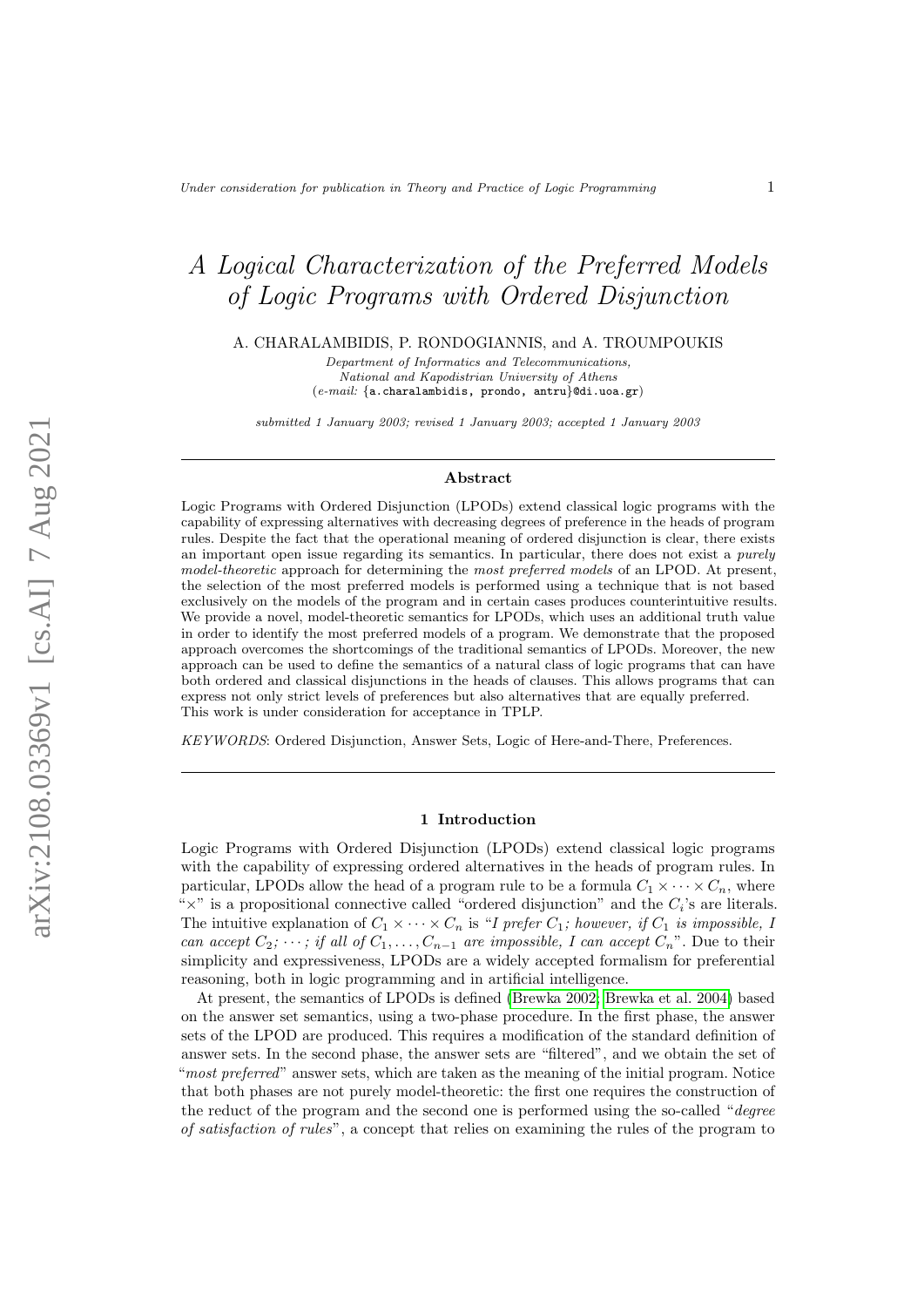justify the selection of the most preferred answer sets. Apart from its logical status, the current semantics of LPODs produces in certain cases counterintuitive most preferred answer sets. This discussion leads naturally to the question: "Is it possible to specify the semantics of LPODs in a purely model-theoretic way?".

An important first step in this direction was performed by [Cabalar \(2011\)](#page-15-2), who used Equilibrium Logic [\(Pearce 1996\)](#page-15-3) to logically characterize the answer sets produced in the first phase described above. However, to our knowledge, the second phase (namely the selection of the most preferred answer sets), has never been justified model-theoretically. We consider this as an important shortcoming in the theory of LPODs. Apart from its theoretical interest, this question also carries practical significance, because, as we are going to see, the present formalization of the second phase produces in certain cases counterintuitive (and in our opinion undesirable) results. The main contribution of the present paper is to provide a purely model-theoretic characterization of the semantics of LPODs. The more specific contributions are the following:

- We propose a new semantics for LPODs which uses an additional truth value in order to select as most preferred models those in which a top preference fails only if it is impossible to be satisfied. We demonstrate that the proposed approach overcomes the shortcomings of the traditional semantics of LPODs. In this way, the most preferred models of an LPOD can be characterized by a preferential ordering of its models.
- We demonstrate that our approach can be seamlessly extended to programs that allow both ordered and classical disjunctions in the heads of clauses. In particular, we define a natural class of such programs and demonstrate that all our results about LPODs transfer, with minimal modifications, to this new class. In this way we provide a clean semantics for a class of programs that can express not only strict levels of preference but also alternatives that are equally preferred.

Section [2](#page-1-0) introduces LPODs and gives relevant background. Sections [3](#page-3-0) and [4](#page-5-0) describe the shortcomings of LPOD semantics and give an intuitive presentation of the proposed approach for overcoming these issues. The remaining sections give a technical exposition of our results. The proofs of all results have been moved to corresponding appendices.

# 2 Background on LPODs

<span id="page-1-0"></span>Logic programs with ordered disjunction are an extension of the logic programs introduced by [Gelfond and Lifschitz \(1991\)](#page-15-4), called extended logic programs, which support two types of negation: default (denoted by *not*) and strong (denoted by  $\neg$ ). Strong negation is useful in applications but it is not very essential from a semantics point of view: a literal  $\neg A$ is semantically treated as an atom  $A'$ . For the basic notions regarding extended logic programs, we assume some familiarity with the work of [Gelfond and Lifschitz \(1991\)](#page-15-4).

# Definition 1 A (propositional) LPOD is a set of rules of the form:

$$
C_1 \times \cdots \times C_n \leftarrow A_1, \ldots, A_m
$$
, not  $B_1, \ldots$ , not  $B_k$ 

where the  $C_i$ ,  $A_j$ , and  $B_l$  are ground literals.

The intuitive explanation of a formula  $C_1 \times \cdots \times C_n$  is "I prefer  $C_1$ ; however, if  $C_1$  is impossible, I can accept  $C_2$ ;  $\cdots$ ; if all of  $C_1, \ldots, C_{n-1}$  are impossible, I can accept  $C_n$ ". An interpretation of an LPOD is a set of literals. An interpretation is called consistent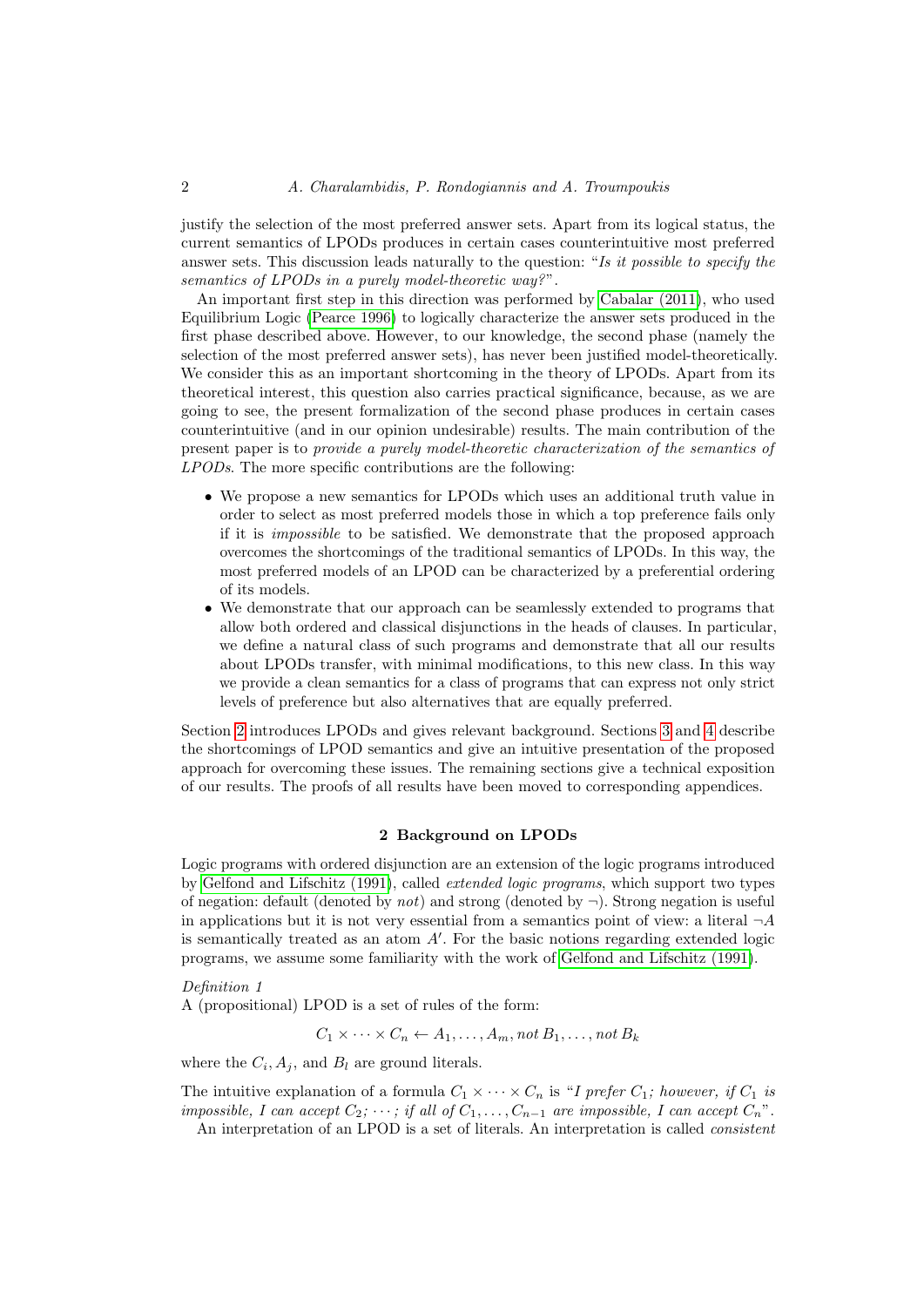if there does not exist any atom A such that both A and  $\neg A$  belong to I. The notion of model of an LPOD is defined as follows.

Definition 2

Let  $P$  be an LPOD and  $M$  an interpretation. Then,  $M$  is a model of  $P$  iff for every rule

<span id="page-2-1"></span>
$$
C_1 \times \cdots \times C_n \leftarrow A_1, \ldots, A_m, \text{not } B_1, \ldots, \text{not } B_k
$$

if  $\{A_1, \ldots, A_m\} \subseteq M$  and  $\{B_1, \ldots, B_k\} \cap M = \emptyset$  then there exists  $C_i \in M$ .

To obtain the preferred answer sets of an LPOD, a two-phase procedure was introduced by [Brewka \(2002\)](#page-15-0). In the first phase, the answer sets of the LPOD are produced. This requires a modification of the standard definition of answer sets for extended logic programs. In the second phase, the answer sets are "filtered", and we obtain the set of "most preferred" ones. The first phase is formally defined as follows.

# Definition 3

Let P be an LPOD. The  $\times$ -reduct of a rule R of P of the form:

<span id="page-2-3"></span> $C_1 \times \cdots \times C_n \leftarrow A_1, \ldots, A_m$ , not  $B_1, \ldots, n$ ot  $B_k$ 

with respect to a set of literals I, is denoted by  $R_{\times}^{I}$  and is defined as follows:

 $R_{\times}^{I} = \{C_i \leftarrow A_1, \ldots, A_m \mid C_i \in I \text{ and } I \cap \{C_1, \ldots, C_{i-1}, B_1, \ldots, B_k\} = \emptyset\}$ 

The  $\times$ -reduct of P with respect to I is denoted by  $P^I_{\times}$  and is the union of the reducts  $R^I_\times$  for all R in P.

# <span id="page-2-4"></span>Definition 4

A set  $M$  of literals is an answer set of an LPOD  $P$  if  $M$  is a consistent model of  $P$  and M is the least model of  $P^M_{\times}$ .

The second phase produces the "most preferred" answer sets using the notion of the degree of satisfaction of a rule. Formally:

#### Definition 5

Let  $M$  be an answer set of an LPOD  $P$ . Then,  $M$  satisfies the rule:

<span id="page-2-2"></span><span id="page-2-0"></span> $C_1 \times \cdots \times C_n \leftarrow A_1, \ldots, A_m$ , not  $B_1, \ldots, n$ ot  $B_k$ 

- to degree 1 if  $A_i \notin M$ , for some j, or  $B_i \in M$ , for some i,
- to degree  $l, 1 \leq l \leq n$ , if all  $A_j \in M$ , no  $B_i \in M$ , and  $l = \min\{r \mid C_r \in M\}$

The degree of a rule R in the answer set M is denoted by  $deg_M(R)$ .

The satisfaction degrees of rules are then used to define a preference relation on the answer sets of a program. Given a set of literals M, let  $M^{i}(P) = \{R \in P \mid \deg_{M}(R) = i\}.$ The preference relation is defined as follows.

# Definition 6

Let  $M_1, M_2$  be answer sets of an LPOD P. Then,  $M_1$  is inclusion-preferred to  $M_2$  iff there exists  $k \geq 1$  such that  $M_2^k(P) \subset M_1^k(P)$ , and for all  $j < k$ ,  $M_2^j(P) = M_1^j(P)$ .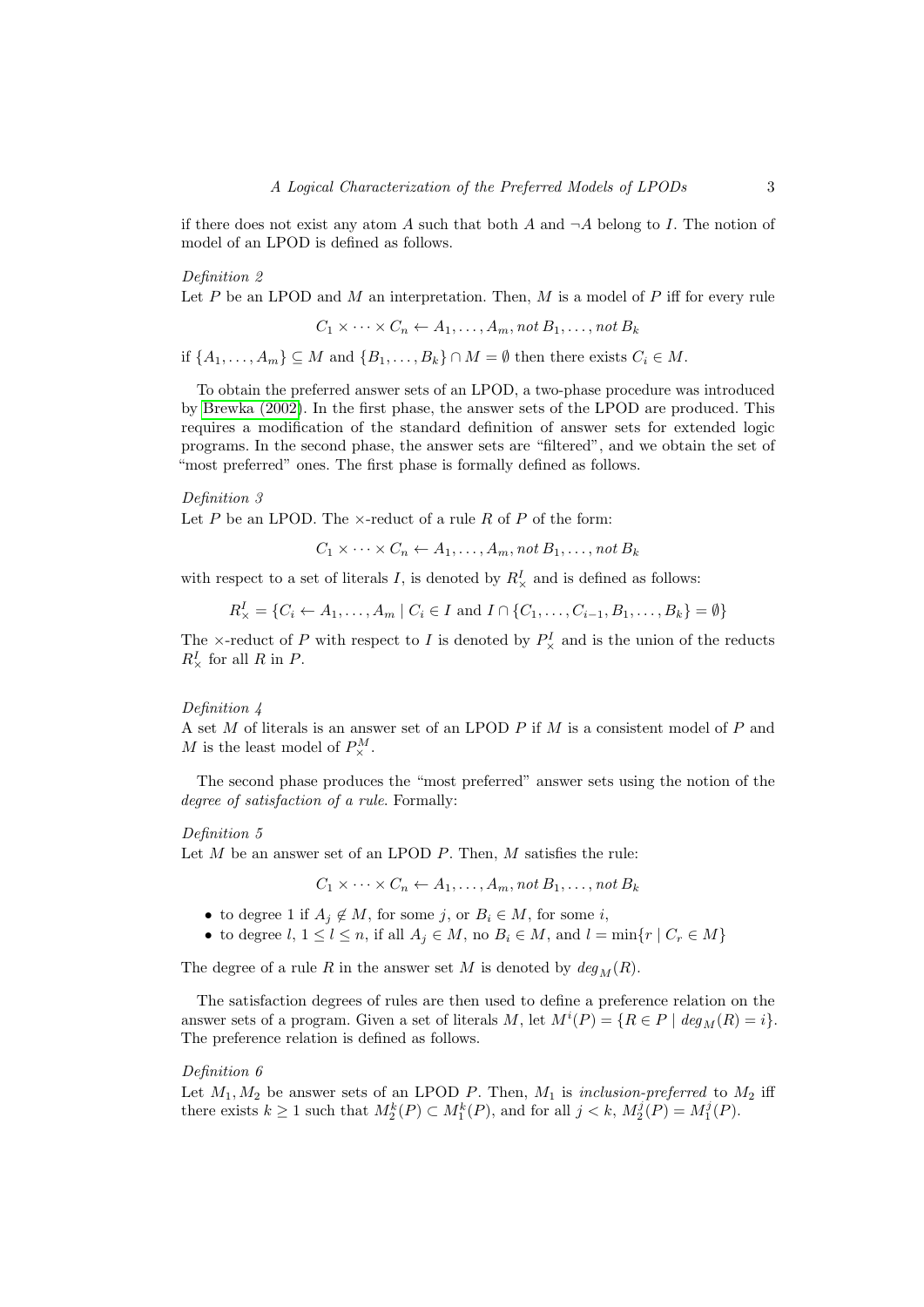Example 1 Consider the program:

wine  $\times$  beer.

The above program has the answer sets {wine} and {beer}. The most preferred one is {wine} because it satisfies the unique fact of the program with degree 1 (while the answer set {beer} satisfies the fact with degree 2). Consider now the program:

> wine  $\times$  beer.  $\neg$ wine.

This has the unique answer set {beer} (the set {wine, $\neg$ wine} is rejected due to its inconsistency). Therefore, {beer} is also the most preferred answer set.

Notice that [Brewka \(2002\)](#page-15-0) originally defined only the preference relation of Definition [6.](#page-2-0) In the follow-up paper [\(Brewka et al.](#page-15-1) 2004) two more preference relations were introduced, namely the cardinality and the Pareto, in order to treat cases for which the inclusion preference did not return the expected results. All these relations do not rely exclusively on the models of the source program, and are therefore subject to similar criticism. For this reason, in this paper we focus attention on the inclusion preference relation.

# 3 Some Issues with the Semantics of LPODs

<span id="page-3-0"></span>From a foundational point of view, the main issue with the semantics of LPODs is that, in its present form, it is not purely model-theoretic. Despite the simplicity and expressiveness of ordered disjunction, one can not characterize the meaning of a program by just looking at its set of models. Recall that this principle is one of the cornerstones of logic programming since its inception: the meaning of positive logic programs is captured by their minimum Herbrand model [\(van Emden and Kowalski 1976\)](#page-15-5) and the meaning of extended logic programs is captured by their equilibrium models [\(Pearce 1996\)](#page-15-3). How can the most preferred models of LPODs be captured model-theoretically? The existing issues regarding the semantics of LPODs are illustrated by the following examples.

# 3.1 The Logical Status of LPODs

<span id="page-3-1"></span>Consider the following two programs:

$$
\quad \text{a}\; \times \; \text{b}\,.
$$

and:

 $b \times a$ .

According to Definition [2,](#page-2-1) both programs have exactly the same models, namely  $\{a\}, \{b\}$ , and  $\{a,b\}$ . Moreover, both have the same answer sets, namely  $\{a\}$  and  $\{b\}$ . However, there is no model-theoretic explanation (namely one based on just the sets of models of the programs) of why the most preferred model of the first program is {a} while the most preferred model of the second program is  ${b}$ . As a conclusion, in order for the semantics of LPODs to be properly specified, a model-based approach needs to be devised.

# 3.2 Inaccurate Preferential Ordering of Answer Sets

<span id="page-3-2"></span>Apart from the fact that Definition [5](#page-2-2) is not purely model-theoretic, in many cases it also gives inaccurate preferential orderings of answer sets. Such inaccurate orderings have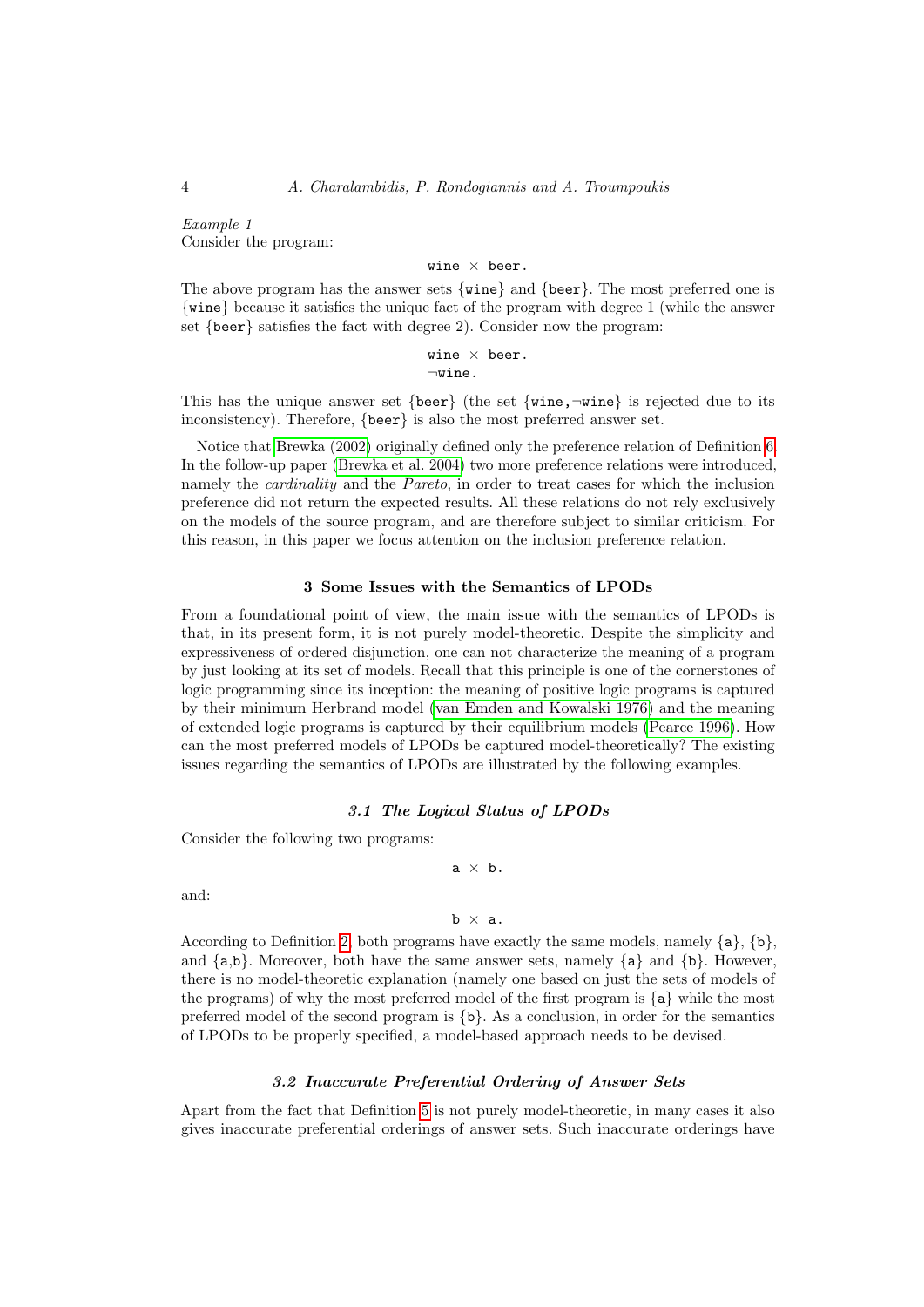already been reported in the literature [\(Balduccini and Mellarkod 2003\)](#page-15-6). The following program illustrates one such simple case.

# Example 2

Consider the following program<sup>[1](#page-4-0)</sup> whose declarative reading is "I prefer to buy a Mercedes" than a BMW. In case a Mercedes is available, I prefer a gas model to a diesel one. A gas model (of Mercedes) is not available".

> mercedes  $\times$  bmw. gas mercedes  $\times$  diesel mercedes  $\leftarrow$  mercedes. ¬gas mercedes.

The program has two answers sets:  $M_1 = \{$ mercedes, diesel mercedes,  $\neg$ gas mercedes $\}$ and  $M_2 = \{b \text{mw}, \neg \text{gas}_{\text{me} \text{reddes}}\}$ .  $M_1$  satisfies the first rule with degree 1, the second rule with degree 2, and the third rule with degree 1.  $M_2$  satisfies the first rule with degree 2, the second rule with degree 1 (because the body of the rule evaluates to false), and the third rule with degree 1. According to Definition [6,](#page-2-0) the two answer sets are incomparable. However, it seems reasonable that the most preferred model is  $M_1$ : the first rule, which is a fact, specifies unconditionally a preference; the preferences of the second rule seem to be secondary, because they depend on the choice that will be made in the first rule.

The problems in the above example appear to be related to Definition [5:](#page-2-2) it assigns degree 1 in two cases that are apparently different: a rule that has a false body gets the same degree of satisfaction as a rule with a true body in whose head the first choice is satisfied. These are two different cases which, however, it is not obvious how to handle if we follow the satisfaction degree approach of Definition [5.](#page-2-2)

# 3.3 Unsatisfiable Better Options

<span id="page-4-1"></span>It has been remarked [\(Brewka et al.](#page-15-1) 2004, discussion in page 342) that the inclusionpreference is sensitive to the existence of unsatisfiable better options. The following example, taken from the paper by [Brewka et al. \(2004\)](#page-15-1), motivates this problem.

#### Example 3

Assume we want to book accommodation for a conference (in the post-COVID era). We prefer a 3-star hotel from a 2-star hotel. Moreover, we prefer to be in walking distance from the conference venue. This can be modeled by the program:

```
walking \times \neg walking.
3-stars \times 2-stars.
```
Consider now the scenario where the only available 3-star hotel (say  $hotel<sub>1</sub>$ ), is not in walking distance. Moreover, assume that the only available 2-star hotel (say hotel<sub>2</sub>), happens to be in walking distance. According to Definition [6,](#page-2-0) these two options are incomparable because *hotel*  $_1$  satisfies the first rule to degree 2 and the second rule to degree 1, while  $hotel<sub>2</sub>$  satisfies the first rule to degree 1 and the second rule to degree 2.

Assume now that the above program is revised after learning that there also exists a 4-star hotel, which however is not an option for us (due to restrictions imposed by our

<span id="page-4-0"></span> $1$  Our example is identical (up to variable renaming) to an example given by [Balduccini and Mellarkod](#page-15-6) [\(2003\)](#page-15-6). This work was brought to our attention by one of the reviewers of the present paper.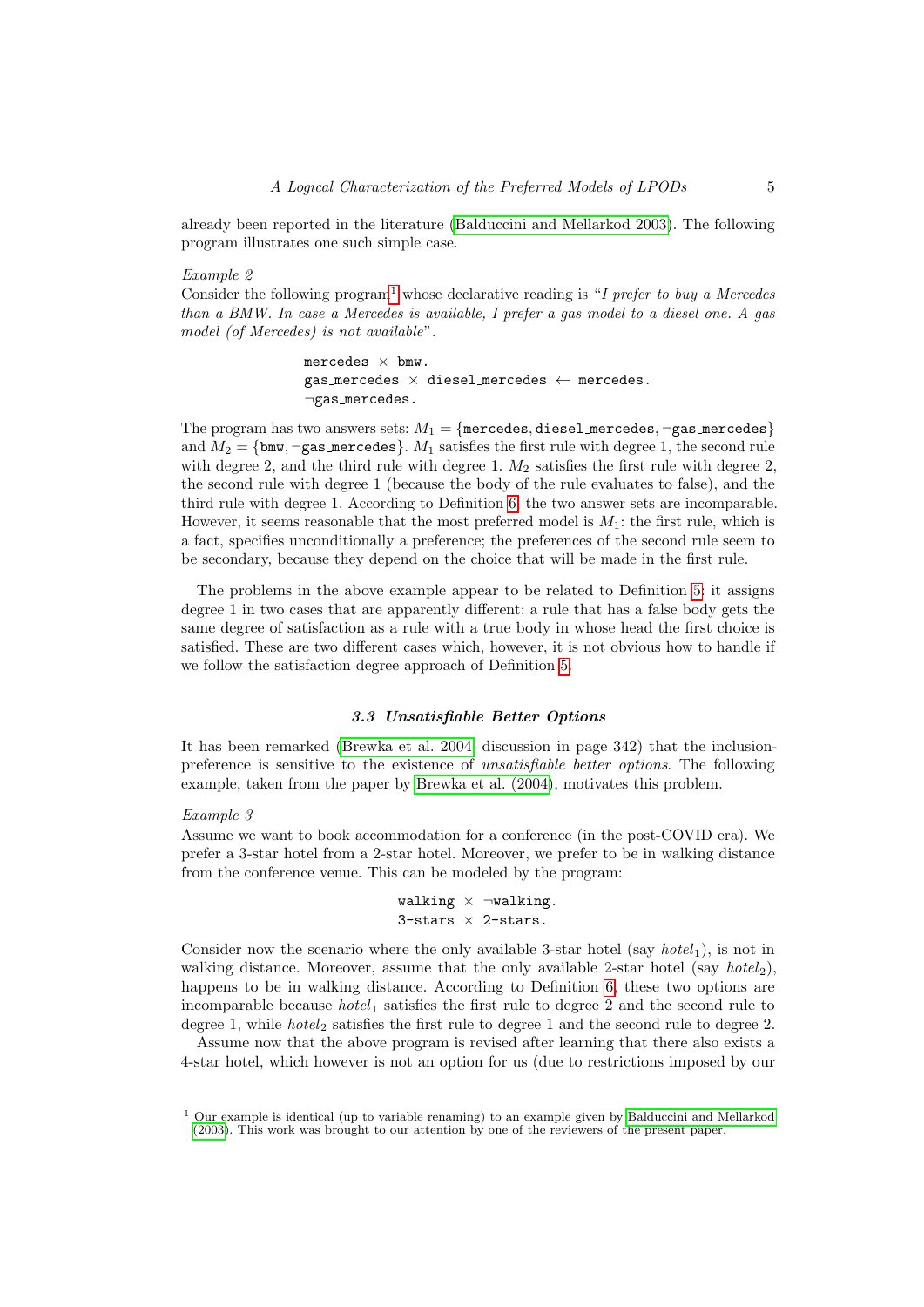funding agencies). The new program is:

```
walking \times \negwalking.
4-stars \times 3-stars \times 2-stars.
¬4-stars.
```
In the new program,  $hotel_1$  satisfies the first rule to degree 2 and the second rule to degree 2, while *hotel*<sub>2</sub> satisfies the first rule to degree 1 and the second rule to degree 3. According to Definition [6,](#page-2-0)  $hotel<sub>2</sub>$  is our preferred option.

The above example illustrates that under the "degree of satisfaction of rules" semantics, a small (and seemingly innocent) change in the program, can cause a radical change in the final preferred model. This sensitivity to changes is another undesirable consequence that stems from the fact that the second phase of the semantics of LPODs is not purely model-theoretic.

# 4 An Intuitive Overview of the Proposed Approach

<span id="page-5-0"></span>The main purpose of this paper is to define a model-theoretic semantics for LPODs. In other words, we would like to be able to choose the most preferred answer sets of a program using preferential reasoning on the answer sets themselves. Actually, such an approach should also be applicable directly on the models of the source program, without the need to first construct the answer sets of the program. We would expect that such an approach would also provide solutions to the shortcomings of the previous section.

But on what grounds can we compare the answer sets (or, even better, the models) of a program and decide that some of them satisfy in a better way our preferences than the others? This seems like an impossible task because the answer sets (or the models) do not contain any information related to the ordered disjunction preferences of the program.

It turns out that we can introduce preferential information inside the answer sets of a program by slightly tweaking the underlying logic. The answer sets of extended logic programs are two-valued, ie., a literal is either  $T$  (true) or  $F$  (false). We argue that in order to properly define the semantics of LPODs, we need a third truth value, which we denote by  $F^*$ . The intuitive reading of  $F^*$  is "*impossible to make true*".

To understand the need for  $F^*$ , consider again the intuitive meaning of  $C_1 \times C_2$ : we prefer  $C_2$  only if it is impossible for us to get  $C_1$ . Impossible here means that if we try to make  $C_1$  true, then the interpretation will become inconsistent. Therefore, we seem to need two types of false, namely F and  $F^*$ : F means "false by default" while  $F^*$  means "*impossible to make true*". The following example demonstrates these issues.

Example 4 Consider the program:

> wine  $\times$  beer.  $\neg$ wine.

As we are going to see in the coming sections, the most preferred answer set according to our approach is  $\{(\text{vine}, F^*), (\text{been}, T), (\neg \text{vine}, T)\}.$  Notice that wine receives the value  $F^*$  because if we tried to make wine equal to T, the interpretation would become inconsistent (because  $\neg$ wine is T). Notice also that, as we are going to see, the interpretation  $\{($ **wine,**  $F)$ , (beer,  $T$ ), ( $\neg$ **wine**,  $T$ )} is not a model of the program.

The above discussion suggests the following semantics for " $\times$ " in the proposed logic.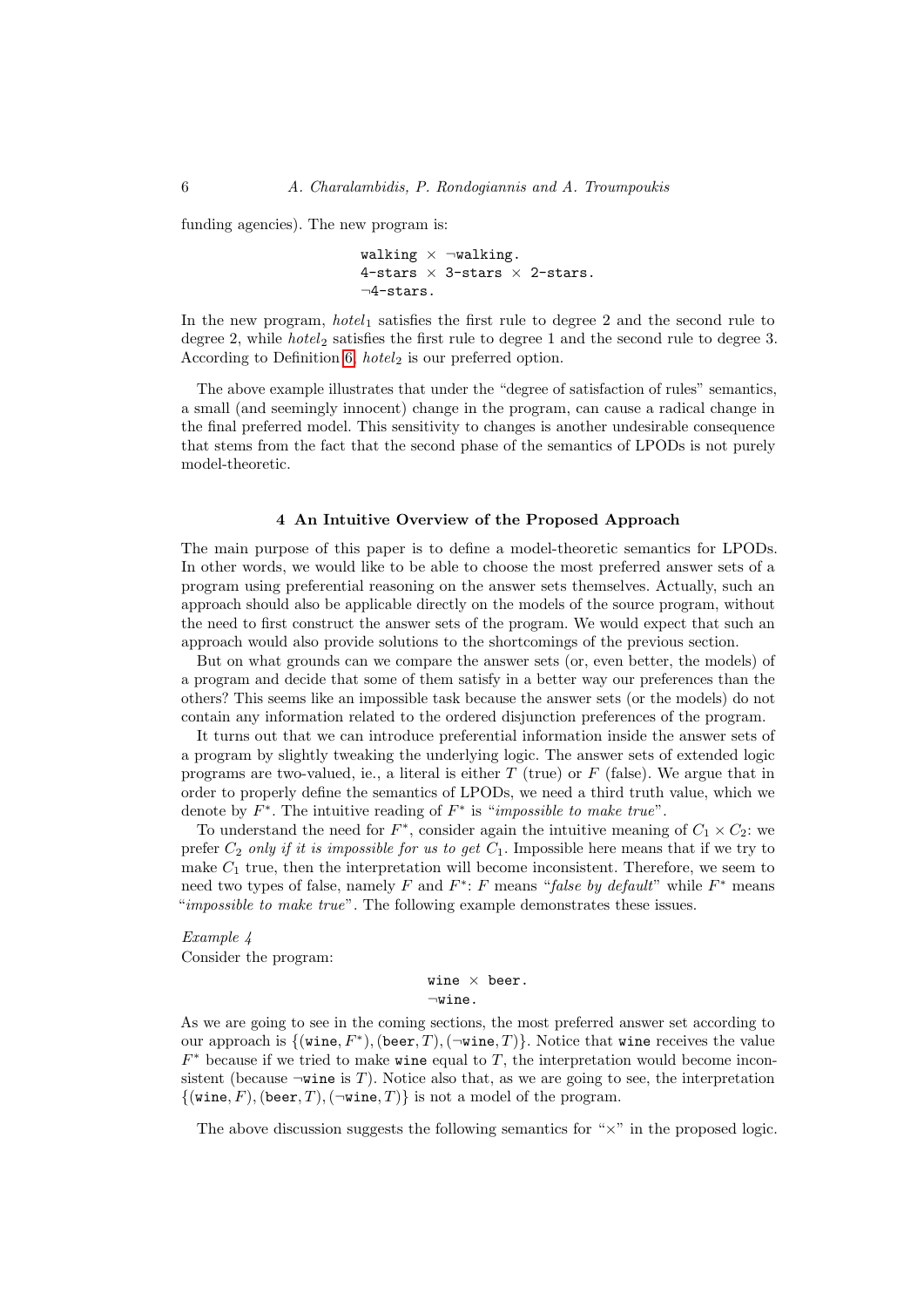Let  $u, v \in \{F, F^*, T\}$ . Then:

$$
u \times v = \begin{cases} v, & \text{if } u = F^* \\ u, & \text{otherwise} \end{cases}
$$

The intuition of the above definition is that we return the value v only if it is impossible to satisfy u; in all other cases, we return  $u$ .

We now get to the issue of how we can use the value  $F^*$  to distinguish the most preferred answer sets: we simply identify those answer sets that are minimal with respect to their sets of atoms that have the value  $F^*$ . As we have mentioned, the value  $F^*$  means "impossible to make true". By minimizing with respect to the  $F^*$  values, we only keep those answer sets in which a top preference fails only if it is impossible to be satisfied.

The above discussion gives a description of how we can select the "most preferred (three-valued) answer sets" of an LPOD. However, it is natural to wonder whether it is possible to also characterize the answer sets model-theoretically, completely circumventing the construction of the reduct. A similar question was considered by [Cabalar \(2011\)](#page-15-2), who demonstrated that the (two-valued) answer sets of an LPOD coincide with the equilibrium models of the program. We adapt [Cabalar'](#page-15-2)s characterization to fit in our setting. More specifically, we extend our three-valued logic to a four-valued one by adding a new truth value  $T^*$ , whose intuitive meaning is "not false but its truth can not be established". We then demonstrate that the three-valued answer sets of an LPOD P are those models of P that are minimal with respect to a simple ordering relation and do not contain any T <sup>∗</sup> values. In this way we get a two-step, purely model-theoretic characterization of the most-preferred models of LPODs: in the first step we use the  $T^*$  values as a yardstick to identify those models that correspond to answer-sets, and in the second step we select the most preferred ones, by minimizing with respect to the  $F^*$  values.

Finally, we consider the problem of characterizing the semantics of logic programs that contain both disjunctions and ordered disjunctions in the heads of rules. This is especially useful in cases where some of our preferences are equally important. For example:

(wine  $\vee$  beer)  $\times$  (soda  $\vee$  juice).

states that wine and beer are our top preferences (but we have no preference among them), and soda and juice are our secondary preferences. We consider the class of programs in which the heads of rules consist of ordered disjunctions where each ordered disjunct is an ordinary disjunction (as in the above program). We demonstrate that the theory of these programs is very similar to that of LPODs. All our results for LPODs transfer with minimal modifications to this extended class of programs. This suggests that this is a natural class of programs that possibly deserves further investigation both in theory and in practice.

#### 5 Redefining the Answer Sets of LPODs

<span id="page-6-0"></span>In this section we provide a new definition of the answer sets of LPODs. The new definition is based on a three-valued logic which allows us to discriminate the most preferred answer sets using a purely model-theoretic approach. In Section [6](#page-10-0) we demonstrate that by extending the logic to a four-valued one, we can identify directly the most preferred models of a program (without first producing the answer sets).

# Definition 7

Let  $\Sigma$  be a nonempty set of propositional literals. The set of well-formed formulas is inductively defined as follows: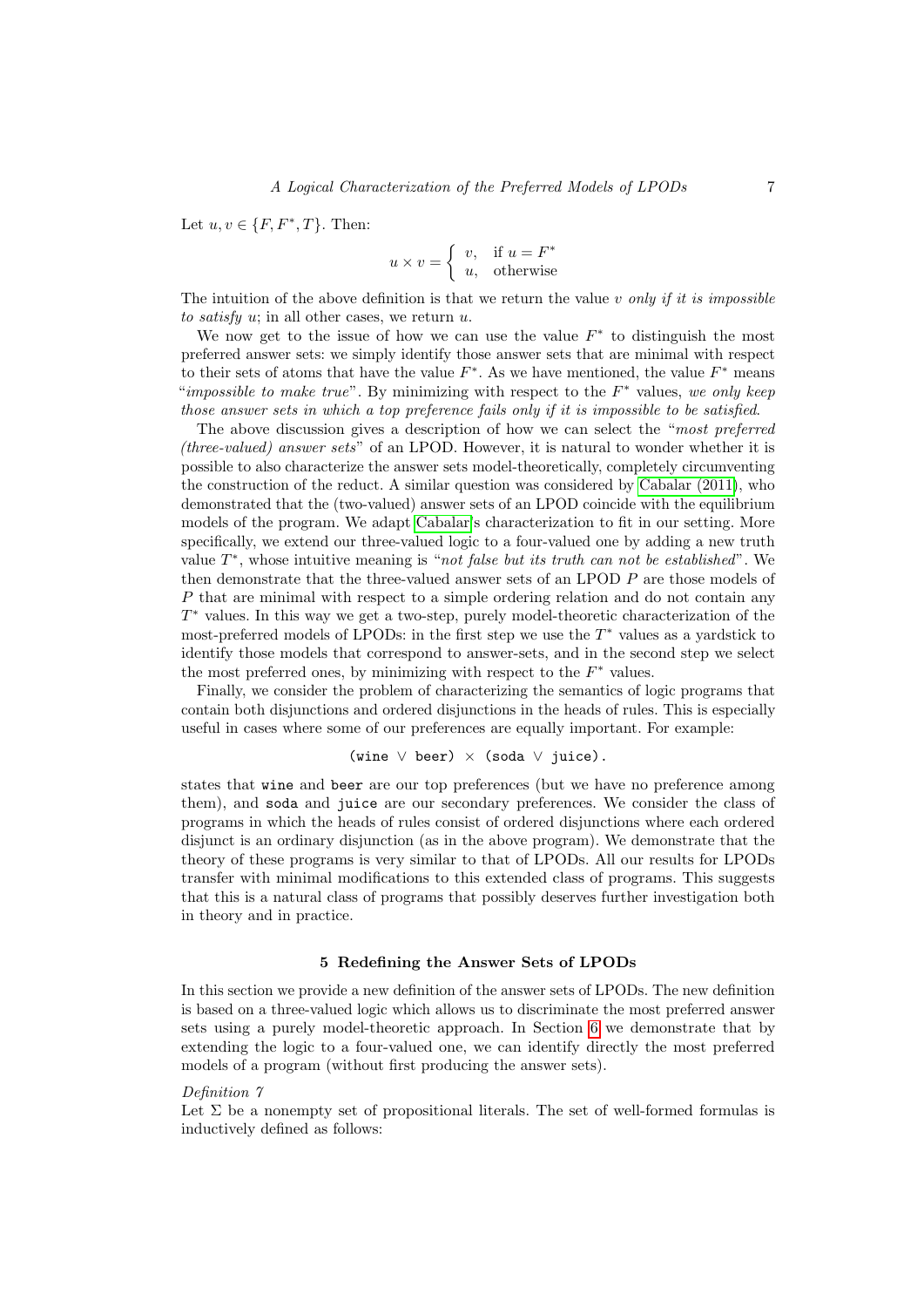- Every element of  $\Sigma$  is a well-formed formula,
- The 0-place connective  $F^*$  is a well-formed formula,
- If  $\phi_1$  and  $\phi_2$  are well-formed formulas, then  $(\phi_1 \wedge \phi_2)$ ,  $(\phi_1 \vee \phi_2)$ ,  $(not \phi_1)$ ,  $(\phi_1 \leftarrow \phi_2)$ , and  $(\phi_1 \times \phi_2)$ , are well-formed formulas.

<span id="page-7-0"></span>The meaning of formulas is defined over the set of truth values  $\{F, F^*, T\}$  which are ordered as  $F < F^* < T$ . Given two truth values  $v_1, v_2$ , we write  $v_1 \le v_2$  iff either  $v_1 < v_2$ or  $v_1 = v_2$ .

#### Definition 8

A (three-valued) interpretation I is a function from  $\Sigma$  to the set  $\{F, F^*, T\}$ . We can extend  $I$  to apply to formulas, as follows:

$$
I(F^*) = F^*
$$
  
\n
$$
I(not \phi) = \begin{cases} T, & \text{if } I(\phi) \le F^* \\ F, & \text{otherwise} \end{cases}
$$
  
\n
$$
I(\phi \leftarrow \psi) = \begin{cases} T, & \text{if } I(\phi) \ge I(\psi) \\ F, & \text{otherwise} \end{cases}
$$
  
\n
$$
I(\phi_1 \wedge \phi_2) = \min\{I(\phi_1), I(\phi_2)\}
$$
  
\n
$$
I(\phi_1 \vee \phi_2) = \max\{I(\phi_1), I(\phi_2)\}
$$
  
\n
$$
I(\phi_1 \times \phi_2) = \begin{cases} I(\phi_2), & \text{if } I(\phi_1) = F^* \\ I(\phi_1), & \text{otherwise} \end{cases}
$$

It is straightforward to see that the meanings of " $\vee$ ", " $\wedge$ ", and " $\times$ " are associative and therefore we can write  $I(\phi_1 \vee \cdots \vee \phi_n)$ ,  $I(\phi_1 \wedge \cdots \wedge \phi_n)$ , and  $I(\phi_1 \times \cdots \times \phi_n)$  unambiguously (without the need of extra parentheses). Moreover, given literals  $C_1, \ldots, C_n$  we will often write  $I(C_1, \ldots, C_n)$  instead of  $I(C_1 \wedge \cdots \wedge C_n)$ .

The ordering  $\langle$  (respectively,  $\leq$ ) on truth values extends in the standard way on interpretations: given interpretations  $I_1, I_2$  we write  $I_1 < I_2$  (respectively,  $I_1 \leq I_2$ ), if for all literals  $L \in \Sigma$ ,  $I_1(L) < I_2(L)$  (respectively,  $I_1(L) \leq I_2(L)$ ).

When we consider interpretations of an LPOD program, we assume that the underlying set  $\Sigma$  is the set of literals of the program. The following definition will be needed.

### Definition 9

An interpretation I is a model of an LPOD P if every rule of P evaluates to T under I. An interpretation I of P is called *consistent* if there do not exist literals A and  $\neg A$  in P such that  $I(A) = I(\neg A) = T$ .

We can now give the new definitions for *reduct* and *answer sets* for LPODs.

#### Definition 10

Let P be an LPOD. The  $\times$ -reduct of a rule R of P of the form:

 $C_1 \times \cdots \times C_n \leftarrow A_1, \ldots, A_m$ , not  $B_1, \ldots, \text{not } B_k$ 

with respect to an interpretation I, is denoted by  $R^I_\times$  and is defined as follows:

- If  $I(B_i) = T$  for some  $i, 1 \le i \le k$ , then  $R^I_{\times}$  is the empty set.
- If  $I(B_i) \neq T$  for all  $i, 1 \leq i \leq k$ , then  $R^I_{\times}$  is the set that contains the rules:

<span id="page-7-2"></span><span id="page-7-1"></span>
$$
C_1 \leftarrow F^*, A_1, \ldots, A_m
$$
  
\n
$$
\cdots
$$
  
\n
$$
C_{r-1} \leftarrow F^*, A_1, \ldots, A_m
$$
  
\n
$$
C_r \leftarrow A_1, \ldots, A_m
$$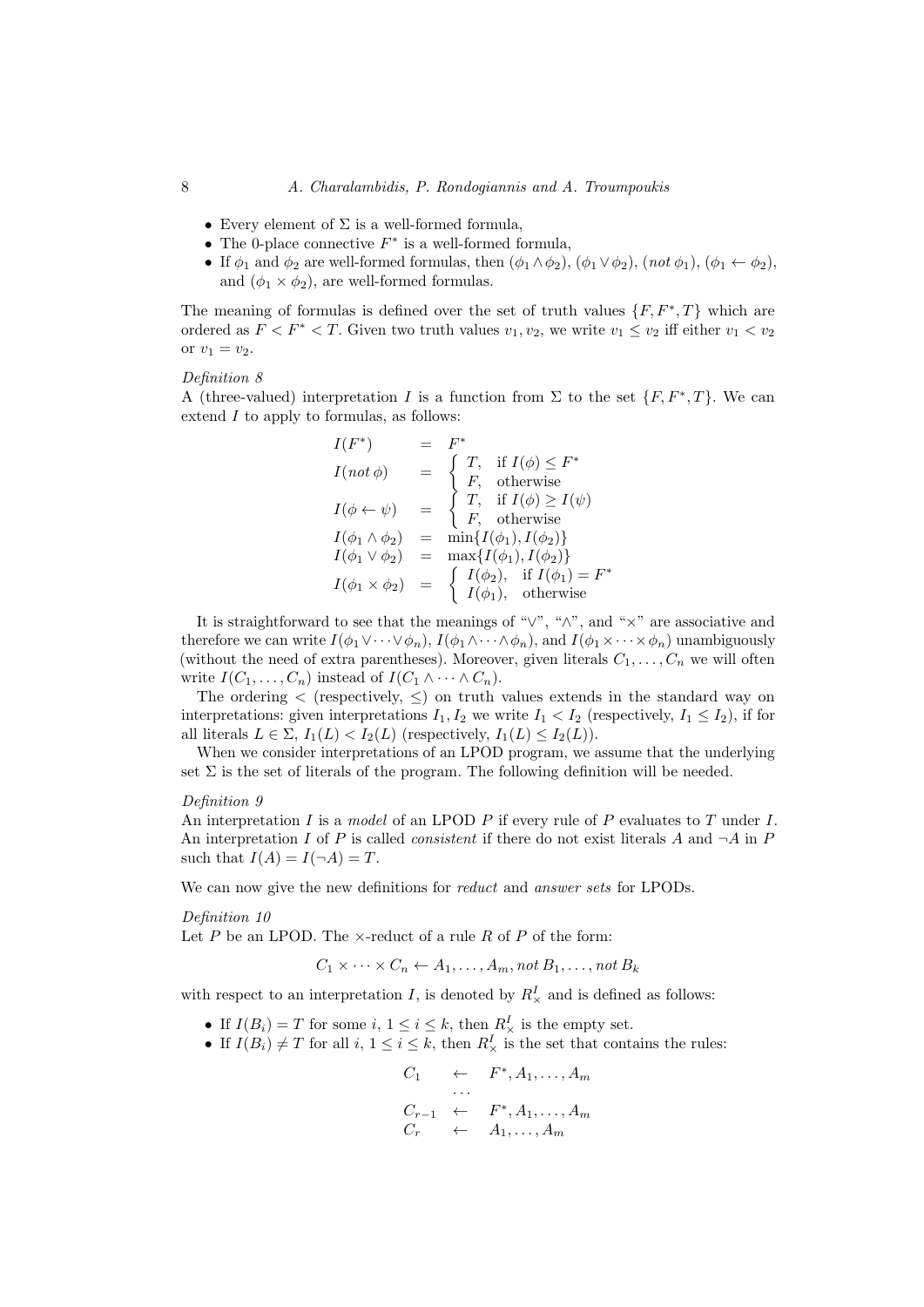where r is the least index such that  $I(C_1) = \cdots = I(C_{r-1}) = F^*$  and either  $r = n$ or  $I(C_r) \neq F^*$ .

The  $\times$ -reduct of P with respect to I is denoted by  $P^I_{\times}$  and is the union of the reducts  $R^I_\times$  for all R in P.

The major difference of the above definition from that of Definition [3,](#page-2-3) are the clauses of the form  $C_i \leftarrow F^*, A_1, \ldots, A_m$ . These clauses are included so as that the value  $F^*$  can be produced for  $C_i$  when  $I(A_1) = \cdots = I(A_m) = T$ . Notice that if these clauses did not exist, there would be no way for the value  $F^*$  to be produced by the reduct.

# Definition 11

Let  $P$  be an LPOD and  $M$  an interpretation of  $P$ . We say that  $M$  is a (three-valued) answer set of P if M is consistent and it is the  $\leq$ -least model of  $P^M_{\times}$ .

Notice that the least model of  $P_{\times}^M$  in the above definition, can be constructed using the following immediate consequence operator  $T_{P_{\times}^M} : (\Sigma \to \{F, F^*, T\}) \to (\Sigma \to \{F, F^*, T\})$ :

<span id="page-8-2"></span><span id="page-8-1"></span>
$$
T_{P^M_\times}(I)(C) = \max\{I(B_1,\ldots,B_n) \mid (C \leftarrow B_1,\ldots,B_n) \in P^M_\times\}
$$

Notice that since the set  $\{F, F^*, T\}$  is a complete lattice under the ordering  $\leq$ , it is easy to see that the set of interpretations is also a complete lattice under the ordering  $\leq$ . Moreover, the operator  $T_{P_N^M}$  is monotonic over the complete lattice of interpretations; this follows from the fact that the meanings of conjunction (namely, min) and that of disjunction (namely, max), are monotonic. Then, by Tarski's fixed-point theorem,  $T_{PM}$ has a least fixed-point, which can be easily shown to be the  $\leq$ -least model of  $P^M_\times$ .

The following lemma guarantees that our definition is a generalization of the well-known one for extended logic programs [\(Gelfond and Lifschitz 1991\)](#page-15-4).

### Lemma 1

Let  $P$  be a consistent extended logic program. Then the three-valued answer sets of  $P$ coincide with the standard answer sets of P.

The following lemmas, which hold for extended logic programs, also extend to LPODs.

# Lemma 2

Let  $P$  be an LPOD and let  $M$  be an answer set of  $P$ . Then,  $M$  is a model of  $P$ .

#### <span id="page-8-3"></span>Lemma 3

Let M be a model of an LPOD P. Then, M is a model of  $P^M_{\times}$ .

The answer sets of extended logic programs are minimal with respect to the classical truth ordering  $F < T$ . As it turns out, the answer sets of LPODs are minimal but with respect to an extended ordering, which is defined below.

#### <span id="page-8-0"></span>Definition 12

<span id="page-8-4"></span>The ordering  $\prec$  on truth values is defined as follows:  $F \prec T$  and  $F \prec F^*$ . For all  $u, v \in \{F, F^*, T\}$ , we write  $u \preceq v$  if either  $u \prec v$  or  $u = v$ . Given interpretations  $I_1, I_2$ , we write  $I_1 \prec I_2$  (respectively,  $I_1 \preceq I_2$ ) if for all literals  $L \in \Sigma^*$ ,  $I_1(L) \prec I_2(L)$  (respectively,  $I_1(L) \preceq I_2(L)$ .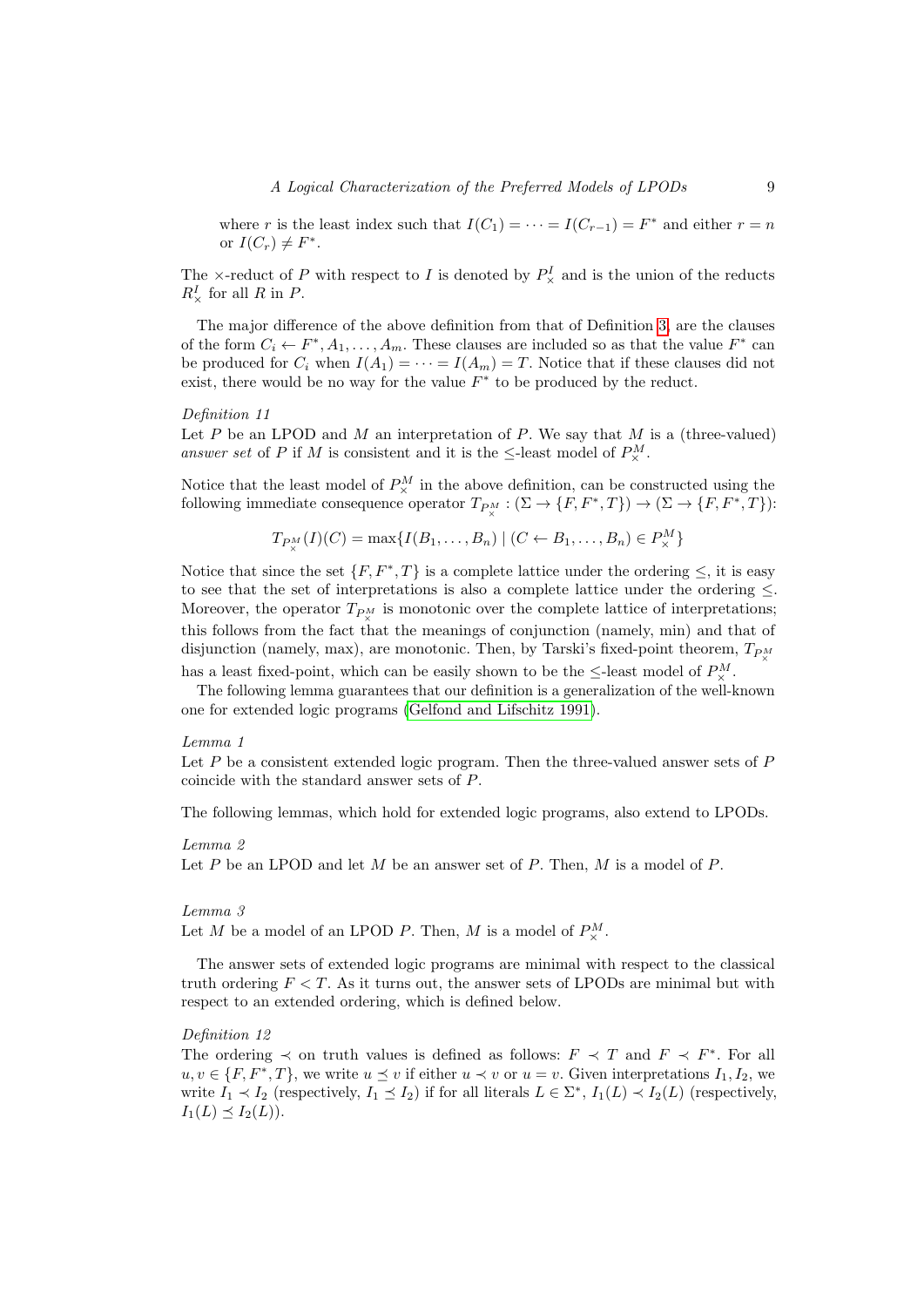#### Lemma 4

Every (three-valued) answer set M of an LPOD P, is a  $\preceq$ -minimal model of P.

As in the case of the original semantics of LPODs, we now need to define a preference relation over the answer sets of a program. Intuitively, we prefer those answer sets that maximize the prospect of satisfying our top choices in ordered disjunctions. This can be achieved by minimizing with respect to  $F^*$  values. More formally, we define the following ordering:

#### <span id="page-9-0"></span>Definition 13

Let P be an LPOD and let  $M_1, M_2$  be answer sets of P. Let  $M_1^*$  and  $M_2^*$  be the sets of literals in  $M_1$  and  $M_2$  respectively that have the value  $F^*$ . We say that  $M_1$  is preferred to  $M_2$ , written  $M_1 \sqsubset M_2$ , if  $M_1^* \subset M_2^*$ .

#### <span id="page-9-1"></span>Definition 14

An answer set of an LPOD P is called most preferred if it is minimal among all the answer sets of P with respect to the  $\sqsubset$  relation.

The intuition behind the definition of  $\sqsubset$  is that we prefer those answer sets that minimize the need for  $F^*$  values. In other words, an answer set will be most preferred if all the literals that get the value  $F^*$ , do this because there is no other option: these literals must be false in order for the program to have a model. We now examine the examples of Section [3](#page-3-0) under the new semantics introduced in this section.

#### Example 5

Consider again the two programs discussed in Subsection [3.1.](#page-3-1) Under the proposed approach, the first program has two answer sets, namely  $\{(\texttt{a}, T), (\texttt{b}, F)\}\$  and  $\{(\texttt{a}, F^*), (\texttt{b}, T)\}\$ , and the most preferred one (ie., the minimal with respect to  $\Box$ ) is  $\{(\mathsf{a}, T), (\mathsf{b}, F)\}\.$  The second program also has two answer sets, namely  $\{(\texttt{a}, F), (\texttt{b}, T)\}\$  and  $\{(\texttt{a}, T), (\texttt{b}, F^*)\}\$ , and the most preferred one is  $\{(a, F), (b, T)\}\$ . Notice that now the two programs have different sets of models and different answer sets and therefore it is reasonable that they have different most preferred ones.

#### Example 6

Consider the "cars" program of Subsection [3.2.](#page-3-2) It is easy to see that it has two answer sets, namely:

$$
\begin{array}{rcl} M_1 & = & \{(\text{mercedes},T),(\text{bmw},F),(\text{gas\_mercedes},F^*),\;\\ & (\text{diesel\_mercedes},T),(\text{mgas\_mercedes},T)\} \\ M_2 & = & \{(\text{mercedes},F^*),(\text{bmw},T),(\text{gas\_mercedes},F^*),\;(\text{diesel\_mercedes},F^*),(\text{mgas\_mercedes},T)\} \end{array}
$$

According to the  $\sqsubset$  ordering, the most preferred answer set is  $M_1$ .

#### Example 7

Consider the "hotels" program from Subsection [3.3.](#page-4-1) Under the restriction that there does not exist any 3-star hotel in walking distance and also there does not exist any 2-star hotel outside walking distance, we get the two incomparable answer sets:

$$
M_1 = \{(\text{waltung}, T), (\neg \text{waltung}, F), (3\text{-stars}, F^*), (2\text{-stars}, T)\}
$$
  

$$
M_2 = \{(\text{waltung}, F^*), (\neg \text{waltung}, T), (3\text{-stars}, T), (2\text{-stars}, F)\}
$$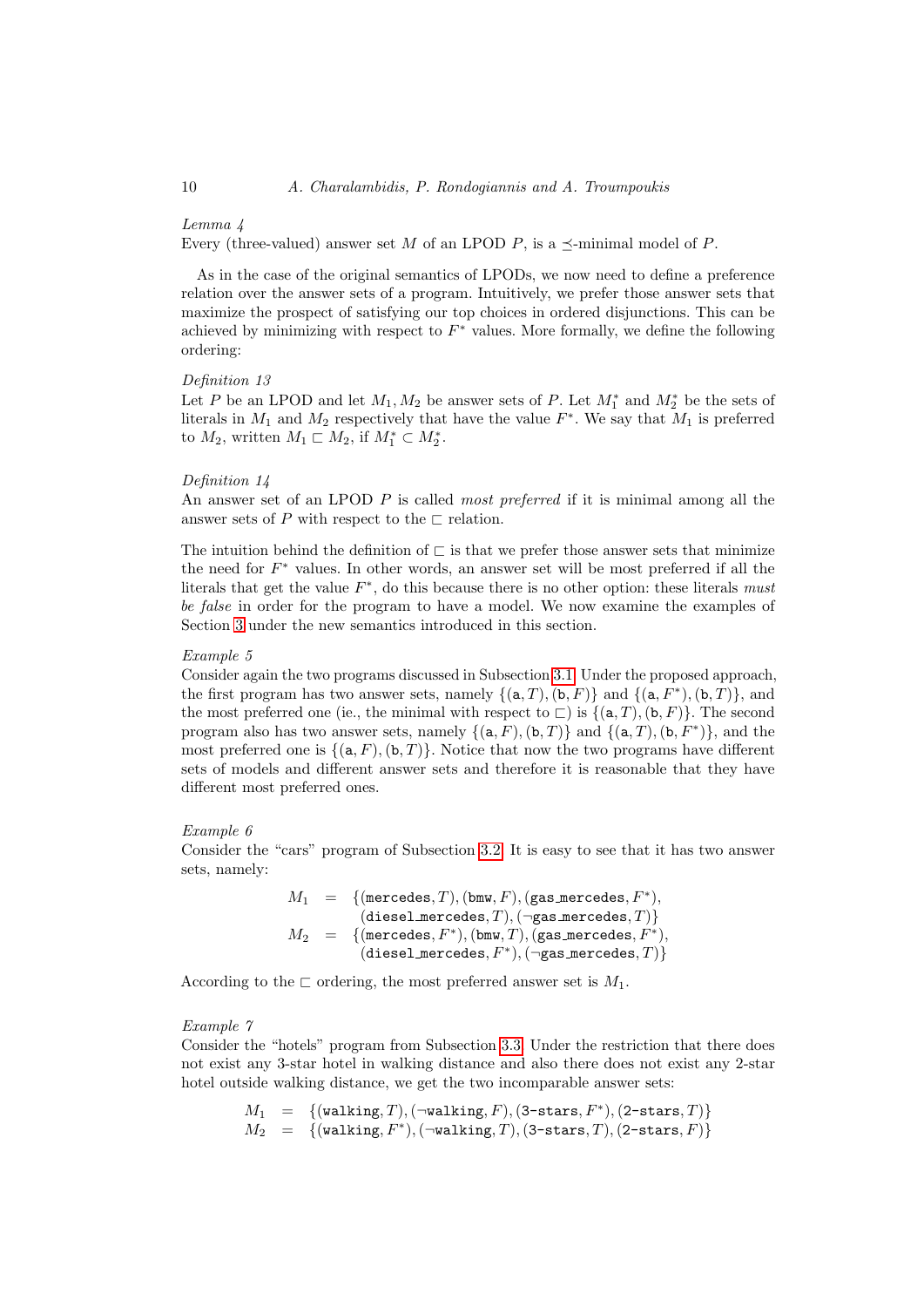Consider now the modified program given in Subsection [3.3](#page-4-1) (which contains the unsatisfiable better option of a 4-star hotel). Under the same restrictions as above, we get the two answer sets:

<span id="page-10-3"></span>
$$
\begin{array}{rcl} M'_1&=&\{(\mathtt{walking},T),(\neg \mathtt{walking},F),(\texttt{3-states},F^*),(\texttt{2-states},T),\\ &(\texttt{4-states},F^*),(\neg \texttt{4-states},T)\} \\ M'_2&=&\{(\mathtt{walking},F^*),(\neg \mathtt{walking},T),(\texttt{3-states},T),(\texttt{2-states},F),\\ &(\texttt{4-states},F^*),(\neg \texttt{4-states},T)\}\end{array}
$$

Under the proposed approach, the above two answer sets are also incomparable, and the problem identified in Subsection [3.3](#page-4-1) no longer exists.

We close this section by stating a result that establishes a relationship between the answer sets produced by our approach (Definition [4\)](#page-2-4) and those ones produced by the original formulation [\(Brewka 2002;](#page-15-0) [Brewka et al. 2004\)](#page-15-1).

#### Definition 15

Let I be a three-valued interpretation of LPOD P. We define  $collapse(I)$  to be the set of literals L in P such that  $I(L) = T$ .

#### <span id="page-10-1"></span>Lemma 5

Let P be an LPOD and M be a three-valued answer set of P. Then,  $collapse(M)$  is an answer set of P according to Definition [4.](#page-2-4)

#### <span id="page-10-2"></span>Lemma 6

Let  $N$  be an answer set of  $P$  according to Definition [4.](#page-2-4) There exists a unique three-valued interpretation M such that  $N = collapse(M)$  and M is a three-valued answer set of P.

In other words, there is a bijection between the answer sets produced by our approach and the original ones. Moreover, each three-valued answer set only differs from the corresponding two-valued one in that some literals of the former may have a  $F^*$  value instead of an  $F$  value. However, these  $F^*$  values play an important role because they allow us to distinguish the most preferred answer sets.

# 6 A New Logical Characterization of the Answer Sets of LPODs

<span id="page-10-0"></span>In this section we demonstrate that the answer sets of LPODs can be characterized in a purely logical way, namely without even the use of the reduct. In particular, we demonstrate that the answer sets of a given program P coincide with a well-defined subclass of the minimal models of  $P$  in a four-valued logic. This logic is an extension of the three-valued one introduced in Section [5](#page-6-0) and minimality is defined with respect to a four-valued relation  $\preceq$  that extends the three-valued one of Definition [12.](#page-8-0) The new logic is based on four truth values, ordered as follows:

$$
F
$$

The value  $T^*$  can be read as "not false but its truth can not be established". The connections of this logic with Equilibrium Logic [\(Pearce 1996\)](#page-15-3) are discussed in Section [8.](#page-14-0)

An interpretation is now a function from  $\Sigma$  to the set  $\{F, F^*, T^*, T\}$ . The semantics of formulas with respect to an interpretation  $I$  is defined identically as in Definition [8.](#page-7-0) The notions of interpretation, consistent interpretation, and model are defined as in Definition [9.](#page-7-1) Moreover, we extend the three-valued  $\preceq$  relation of Definition [12,](#page-8-0) as follows: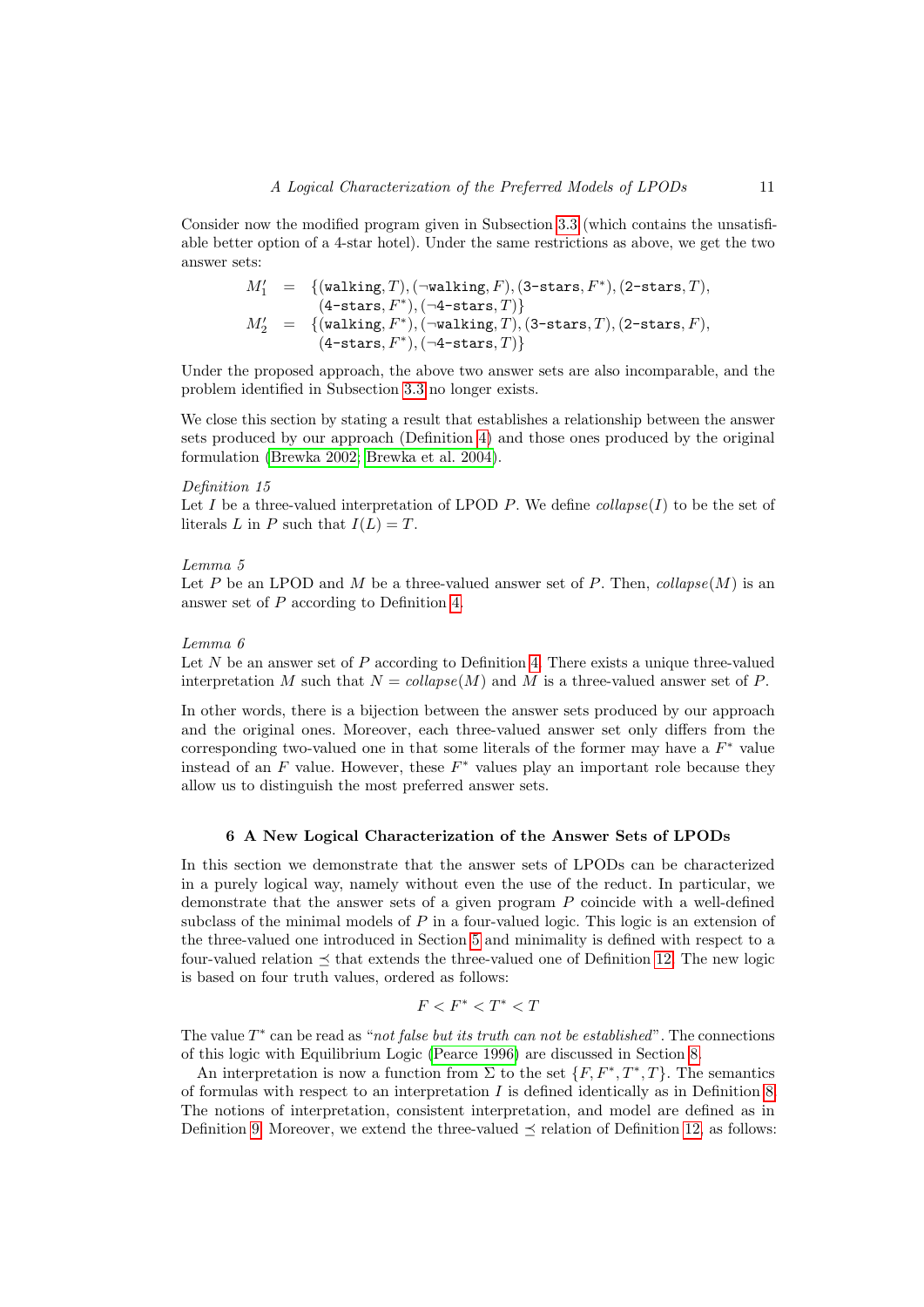| $\phi \vee \phi \equiv \phi$                                                                 | $\phi \times \phi \equiv \phi$                                                                     |
|----------------------------------------------------------------------------------------------|----------------------------------------------------------------------------------------------------|
| $\phi_1 \vee (\phi_2 \vee \phi_3) \equiv (\phi_1 \vee \phi_2) \vee \phi_3$                   | $\phi_1 \times (\phi_2 \times \phi_3) \equiv (\phi_1 \times \phi_2) \times \phi_3$                 |
| $not (\phi_1 \vee \phi_2) \equiv not (\phi_1) \wedge not (\phi_2)$                           | $\phi_1 \times \phi_2 \times \phi_1 \equiv \phi_1 \times \phi_2$                                   |
| $not (\phi_1 \wedge \phi_2) \equiv not (\phi_1) \vee not (\phi_2)$                           | $\phi_1 \times (\phi_2 \vee \phi_3) \equiv (\phi_1 \times \phi_2) \vee (\phi_1 \times \phi_3)$     |
| $\phi_1 \vee (\phi_2 \wedge \phi_3) \equiv (\phi_1 \vee \phi_2) \wedge (\phi_1 \vee \phi_3)$ | $\phi_1 \times (\phi_2 \wedge \phi_3) \equiv (\phi_1 \times \phi_2) \wedge (\phi_1 \times \phi_3)$ |
|                                                                                              |                                                                                                    |

<span id="page-11-0"></span>Fig. 1. Equivalences in the 4-valued logic

# Definition 16

The (four-valued) ordering  $\prec$  is defined as follows:  $F \prec F^*$ ,  $F \prec T^*$ ,  $F \prec T$ , and  $T^* \prec T$ . Given two truth values  $v_1, v_2$ , we write  $v_1 \preceq v_2$  if either  $v_1 \prec v_2$  or  $v_1 = v_2$ . Given interpretations  $I_1, I_2$  of a program P, we write  $I_1 \prec I_2$  (respectively,  $I_1 \preceq I_2$ ) if for all literals L in P,  $I_1(L) \prec I_2(L)$  (respectively,  $I_1(L) \preceq I_2(L)$ ).

The following special kind of interpretations plays an important role in our logical characterization.

#### Definition 17

An interpretation I of LPOD P is called *solid* if for all literals L in P, it is  $I(L) \neq T^*$ .

We can now state the logical characterization of the answer sets of an LPOD.

# Theorem 1

Let P be an LPOD. Then, M is a three-valued answer set of P iff M is a consistent  $\prec$ -minimal model of P and M is solid.

In conclusion, given an LPOD we can purely logically characterize its most preferred models by first taking its consistent  $\preceq$ -minimal models that are solid and then keeping the  $\sqsubset$ -minimal ones (see Definitions [13](#page-9-0) and [14\)](#page-9-1).

An extended study of the properties of the proposed four-valued logic is outside the scope of the present paper. Figure [1](#page-11-0) lists some useful equivalences; the first column is for classical connectives, while the second column contains equivalences involving the " $\times$ " operator. We note the interaction of × with ∨ because this will be the central theme of the next section. It is easy to see that:

$$
(\phi_1 \lor \phi_2) \times \phi_3 \not\equiv (\phi_1 \times \phi_3) \lor (\phi_2 \times \phi_3)
$$

We note that this equivalence does not hold, a fact which will be referenced in the next section.

# 7 Answer Sets of Disjunctive LPODs

<span id="page-11-2"></span>We now extend the ideas of the previous sections to programs that also allow standard disjunctions in the heads of rules. The case of disjunctive LPODs (DLPODs), was initially considered by Kärger et al. (2008) and reexamined by [Cabalar \(2011\)](#page-15-2).

The main idea of using disjunctions in the heads of LPOD rules is described (Kärger [et al.](#page-15-7) 2008) as follows: "we use ordered disjunction to express preferences and disjunction to express indifferences".

Example 8 (taken from the paper by Kärger et al.  $(2008)$ ) The program:

```
pub × (cinema ∨ tv).
```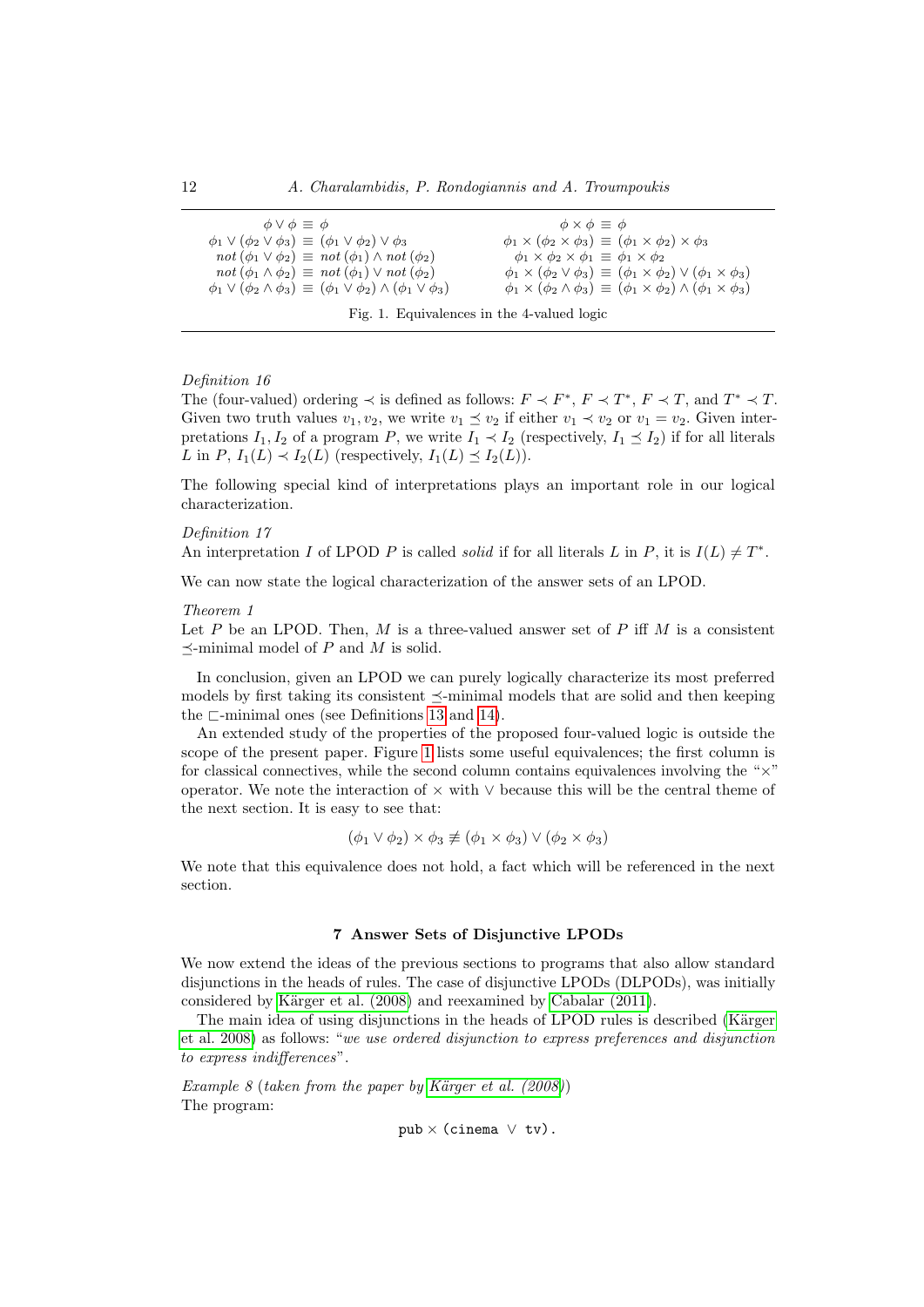expresses the fact that our top choice is going to the pub; if this is not possible, then our secondary preference can be satisfied by either going to the cinema or watching tv.

Kärger et al. (2008) consider rules whose heads are arbitrary combinations of atoms and the operators  $\times$  and  $\vee$ . A set of transformations is then used in order to bring the heads of rules into "Ordered Disjunctive Normal Form (ODNF)". More specifically, each head is transformed into a formula of the form  $C_1 \vee \cdots \vee C_n$  where each  $C_i$  is an ordered disjunction of literals. The resulting normalized rules are then used to obtain the preferred answer sets of the original program.

# Example 9

The program of Example [8](#page-11-1) is transformed to:

<span id="page-12-0"></span> $(\text{pub} \times \text{cinema}) \vee (\text{pub} \times \text{tv}).$ 

This program is then used to get the preferred answer sets of the original one.

However, as observed by [Cabalar \(2011\)](#page-15-2), one of the transformations used by Kärger et al. [\(2008\)](#page-15-7) to obtain the ODNF, can not be logically justified: the formula  $(\phi_1 \vee \phi_2) \times \phi_3$ is not logically equivalent to the formula  $(\phi_1 \times \phi_3) \vee (\phi_2 \times \phi_3)$  in terms of the logic of Here-and-There. As discussed at the end of Section [6,](#page-10-0) these two formulas are also not equivalent under our four-valued logic.

As an alternative approach to the semantics of DLPODs, [Cabalar \(2011\)](#page-15-2) proposes to use the logical characterization on rules with heads that are arbitrary combinations of disjunctions and ordered disjunctions. We could extend this approach to get a logical characterization of the most preferred models of arbitrary DLPODs: given such a program P, we could at first consider all the  $\prec$ -minimal models of P that are solid, and then select the  $\sqsubset$ -minimal among them. Such an approach is certainly general. However, we believe that not every such program carries computational intuition. A good example of this is given in [\(Cabalar 2011,](#page-15-2) Example 2), where a program with both disjunction and ordered disjunction is given, and whose computational meaning is far from clear.

In the following, we define a class of programs which, as we claim, have a clear computational interpretation and at the same time retain all properties that we have identified for LPODs. Intuitively, we allow the head of a program rule to be a formula  $\mathcal{C}_1 \times \cdots \times \mathcal{C}_n$  where each  $\mathcal{C}_i$  is an ordinary disjunction of literals. Notice that the program in Example [8](#page-11-1) belongs to this class, while the program in Example [9,](#page-12-0) does not. We believe that the programs of this class have a clear preferential interpretation. Intuitively, the rule heads of the programs we consider, denote a hierarchy of preferences imposed by the  $\times$  operator; in each level of this hierarchy, we may have literals that have equal preference (this is expressed by standard disjunction).

It is important to stress that if we allowed arbitrary combinations of disjunctions and ordered disjunctions, the preferential intuition would be lost. To see this, consider for example the formula ( $a \times b$ )  $\vee$  ( $c \times d$ ). This gives us the information that ( $a \times b$ ) is at the same level of preference as  $(c \times d)$ , and that a is more preferred than b and c is more preferred than d; however, for example, it gives us no information of whether a is more preferred than c. On the other hand, a formula of the fragment we consider, such as (a  $\vee$  b)  $\times$  (c  $\vee$  d) gives us a total order of a, b, c, and d.

# Definition 18

A (propositional) DLPOD is a set of rules of the form:

 $\mathcal{C}_1 \times \cdots \times \mathcal{C}_n \leftarrow A_1, \ldots, A_m$ , not  $B_1, \ldots, \text{not } B_k$ 

where the  $A_j$  and  $B_l$  are ground literals and each  $C_i$  is a disjunction of ground literals.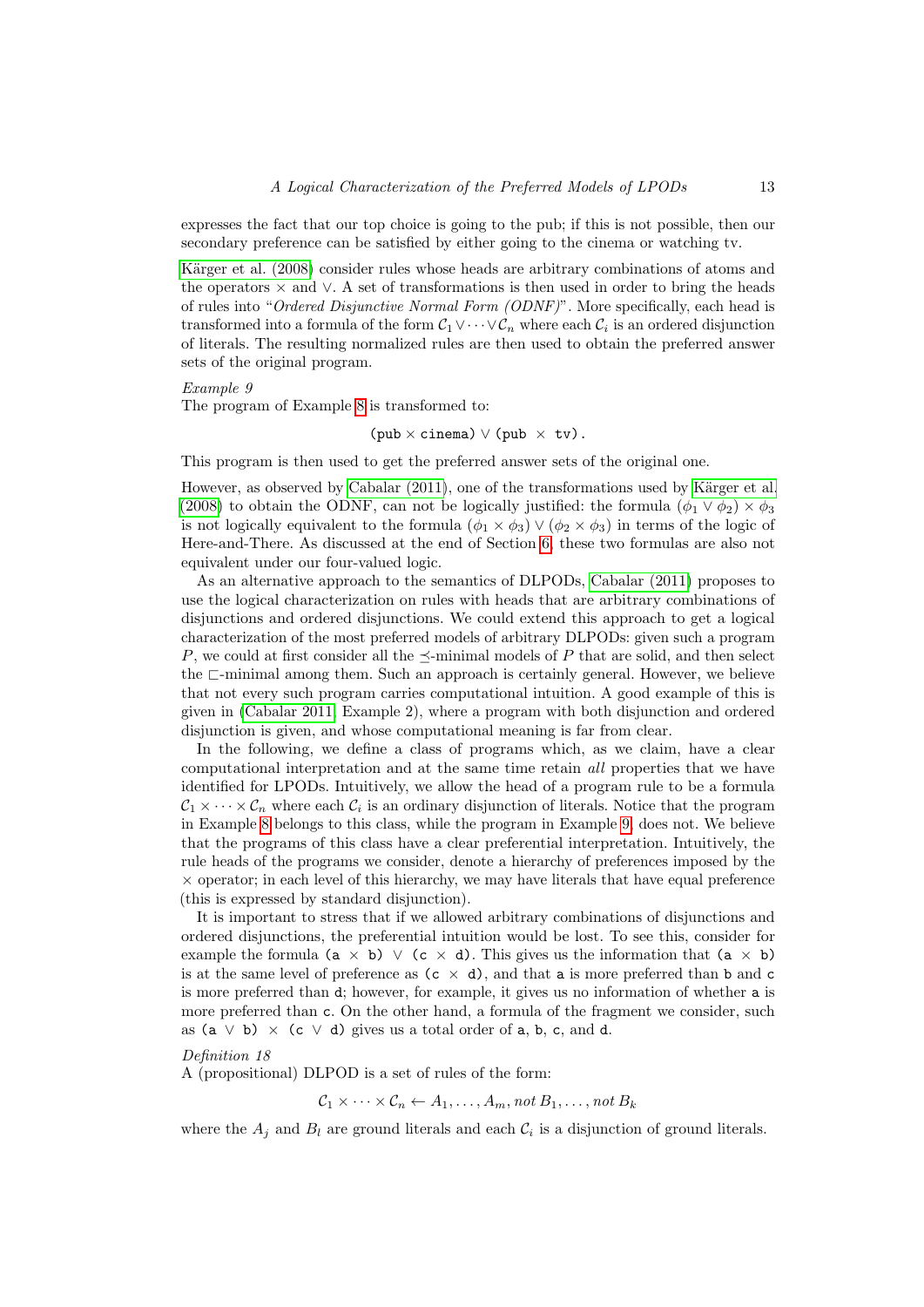As it turns out, the answer sets of such programs can be defined in an almost identical way as those of LPODs.

Definition 19

Let  $P$  be a DLPOD. The  $\times$ -reduct of a rule  $R$  of  $P$  of the form:

<span id="page-13-2"></span>
$$
C_1 \times \cdots \times C_n \leftarrow A_1, \ldots, A_m, \text{not } B_1, \ldots, \text{not } B_k
$$

with respect to an interpretation I, is denoted by  $R_{\times}^{I}$  and is defined as follows:

- If  $I(B_i) = T$  for some  $i, 1 \leq i \leq k$ , then  $R^I_{\times}$  is the empty set.
- If  $I(B_i) \neq T$  for all  $i, 1 \leq i \leq k$ , then  $R^I_{\times}$  is the set that contains the rules:

$$
C_1 \leftarrow F^*, A_1, \ldots, A_m
$$
  
\n
$$
\cdots
$$
  
\n
$$
C_{r-1} \leftarrow F^*, A_1, \ldots, A_m
$$
  
\n
$$
C_r \leftarrow A_1, \ldots, A_m
$$

where r is the least index such that  $I(\mathcal{C}_1) = \cdots = I(\mathcal{C}_{r-1}) = F^*$  and either  $r = n$  or  $I(\mathcal{C}_r) \neq F^*$ .

The  $\times$ -reduct of P with respect to I is denoted by  $P^I_{\times}$  and is the union of the reducts  $R^I_\times$  for all R in P.

#### <span id="page-13-0"></span>Definition 20

Let P be a DLPOD and M a (three-valued) interpretation of P. Then, M is an answer set of P if M is consistent and M is a minimal model of the disjunctive program  $P^M_{\times}$ .

As it turns out, all the results we have obtained in the previous section, hold for DLPODs. The proofs of these results are (surprisingly) almost identical (modulo some minor notational differences) to the proofs of the corresponding results for LPODs. For reasons of completeness, the corresponding proofs are given in the appendix. The extended results are stated below.

#### <span id="page-13-1"></span>Lemma 7

Let  $P$  be a consistent disjunctive extended logic program. Then, the answer sets of  $P$ according to Definition [20,](#page-13-0) coincide with the standard answer sets of P.

#### <span id="page-13-3"></span>Lemma 8

Let P be a DLPOD and let M be an answer set of P. Then, M is a model of P.

#### <span id="page-13-4"></span>Lemma 9

Let M be a model of a DLPOD P. Then, M is a model of  $P^M_\times$ .

#### <span id="page-13-5"></span>Lemma 10

Every answer set M of a DLPOD P, is a  $\preceq$ -minimal model of P.

### <span id="page-13-6"></span>Theorem 2

Let P be a DLPOD. Then, M is an answer set of P iff M is a consistent  $\preceq$ -minimal model of P and M is solid.

The similarity of the definitions and of the theoretical results of DLPODs to those of standard LPODs, makes us believe that this is indeed an interesting class of programs that deserves further attention.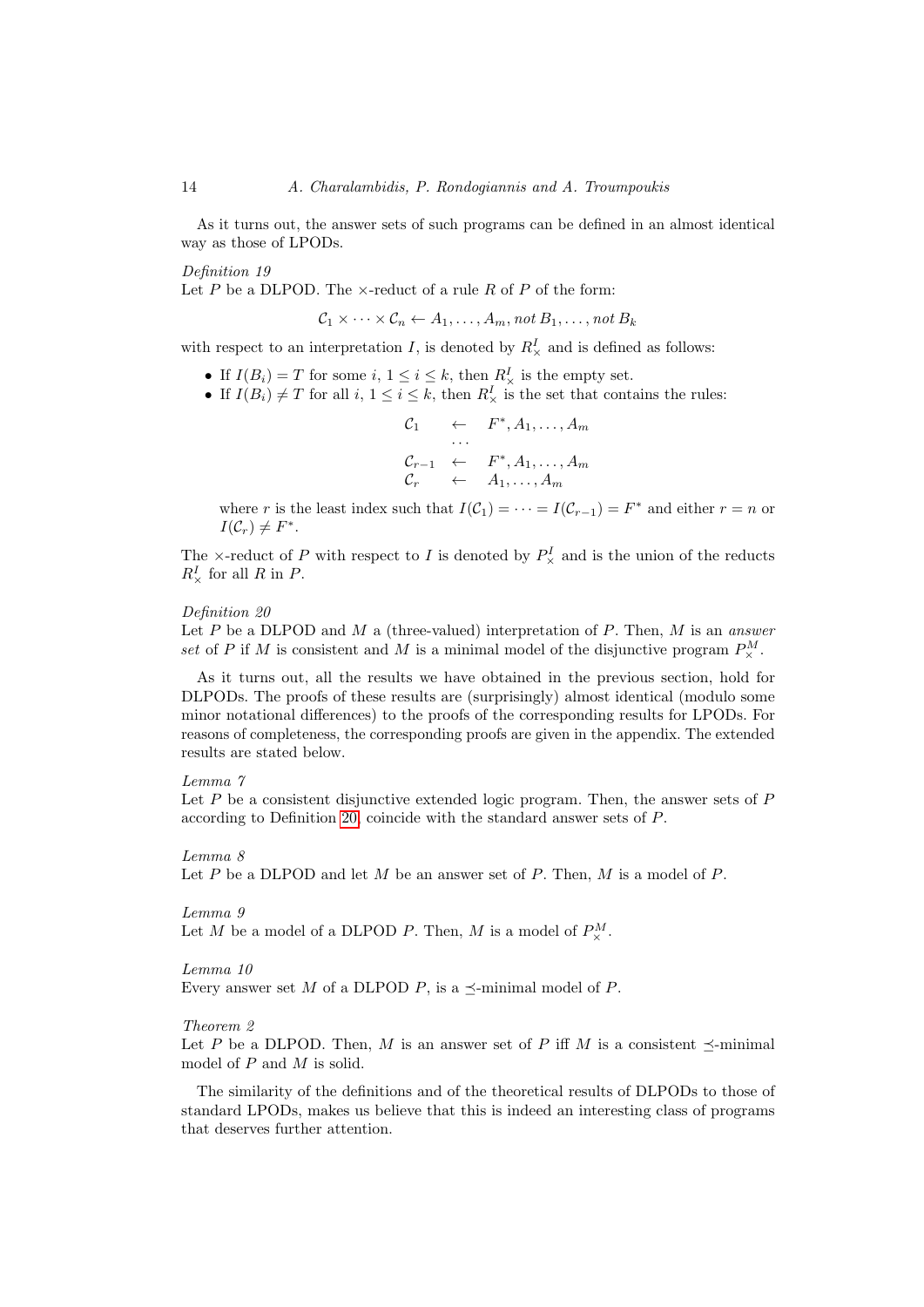## 8 Related and Future Work

<span id="page-14-0"></span>The work on LPODs is closely related to "Qualitative Choice Logic" (QCL) [\(Brewka et al.](#page-15-8) [2004\)](#page-15-8). QCL is an extension of propositional logic with the preferential connective " $\times$ ", which has the same intuitive meaning as in LPODs:  $A \times B$  is read "if possible A, but if A is impossible then at least B". Essentially, QCL is the propositional logic underlying LPODs. It is worth noting that the semantics of QCL is based on the "degree of satisfaction" of formulas, which is connected to the idea of the degree of satisfaction of the rules of LPODs (Definition [5\)](#page-2-2). Moreover, as remarked by one of the reviewers of the present paper, the DLPODs introduced in Section [7](#page-11-2) are closely connected to the "basic choice formulas" of QCL [\(Brewka et al.](#page-15-8) 2004, Section 3.1, Definition 8). It would be interesting to investigate whether our four-valued logic can be used to provide an alternative semantics for QCL.

The work reported in this paper is closely connected to the work of [Cabalar \(2011\)](#page-15-2), who first considered the problem of expressing logically the semantics of LPODs. The key difference between the two works is that ours provides a characterization of both phases of the production of the most preferred models of an LPOD, while Cabalar's work concentrates on the first one.

It is important to stress here that both our work as well as the work of [Cabalar \(2011\)](#page-15-2), are influenced by the work of [Pearce \(1996\)](#page-15-3) who first gave a logical characterization of the answer sets of extended logic programs, using Equilibrium Logic. This is a non-monotonic logic which is defined on top of the monotonic logic of Here-and-There [\(Heyting 1930\)](#page-15-9), using a model preference approach. The technique we have proposed in this paper, when applied to a consistent extended logic program  $P$ , produces the standard answer sets of P; this is a direct consequence of Theorem [1](#page-11-0) and Lemma [1.](#page-8-1) Therefore, for extended logic programs, the Equilibrium Logic gives the same outcome as our approach which is based on a four-valued logic and  $\prec$ -minimal models that are *solid*. We believe that a further investigation of the connections of our approach with that of Equilibrium Logic is a worthwhile topic.

Our work is the first to provide a purely model-theoretic characterization of the semantics of LPODs. To our knowledge, the four-valued logic we have utilized does not appear to be a well-known variant/extension of Here-and-There. However, some seemingly related logics have been used in the literature of answer set extensions. The original definition of Equilibrium Logic included a second constructive negation, which corresponds to Nelson's strong negation [\(Nelson 1949\)](#page-15-10). This gave rise to a five-valued extension of Here-and-There, called  $\mathcal{N}_5$ . Also, a logic called  $\mathcal{X}_5$ , that is closely connected to  $\mathcal{N}_5$ , was recently proposed by [Aguado et al.](#page-15-11) (2019) in order to capture the semantics of arbitrary combinations of explicit negation with nested expressions. Both  $\mathcal{N}_5$  and  $\mathcal{X}_5$  appear to be connected to our four-valued logic due to the different notions of false and true that they employ in order to capture aspects that arise in answer set semantics. However, the ordering of the truth values and the semantics of the logical connectives are different, and the exact correspondence (if any) between these logics and the present one, is not straightforward to establish. This is certainly an interesting topic for further investigation.

Another promising topic for future work is the characterization of the notion of strong equivalence [\(Lifschitz et al.](#page-15-12) 2001) for LPODs and DLPODs. When two logic programs are strongly equivalent, we can replace one for the other inside a bigger program without worrying that the semantics of the bigger program will be affected. Characterizations of strong equivalence for LPODs have already been obtained by [Faber et al.](#page-15-13) (2008). It would be interesting to investigate if the logical characterization of the semantics of LPODs and DLPODs developed in the present paper, can offer advantages compared with their work.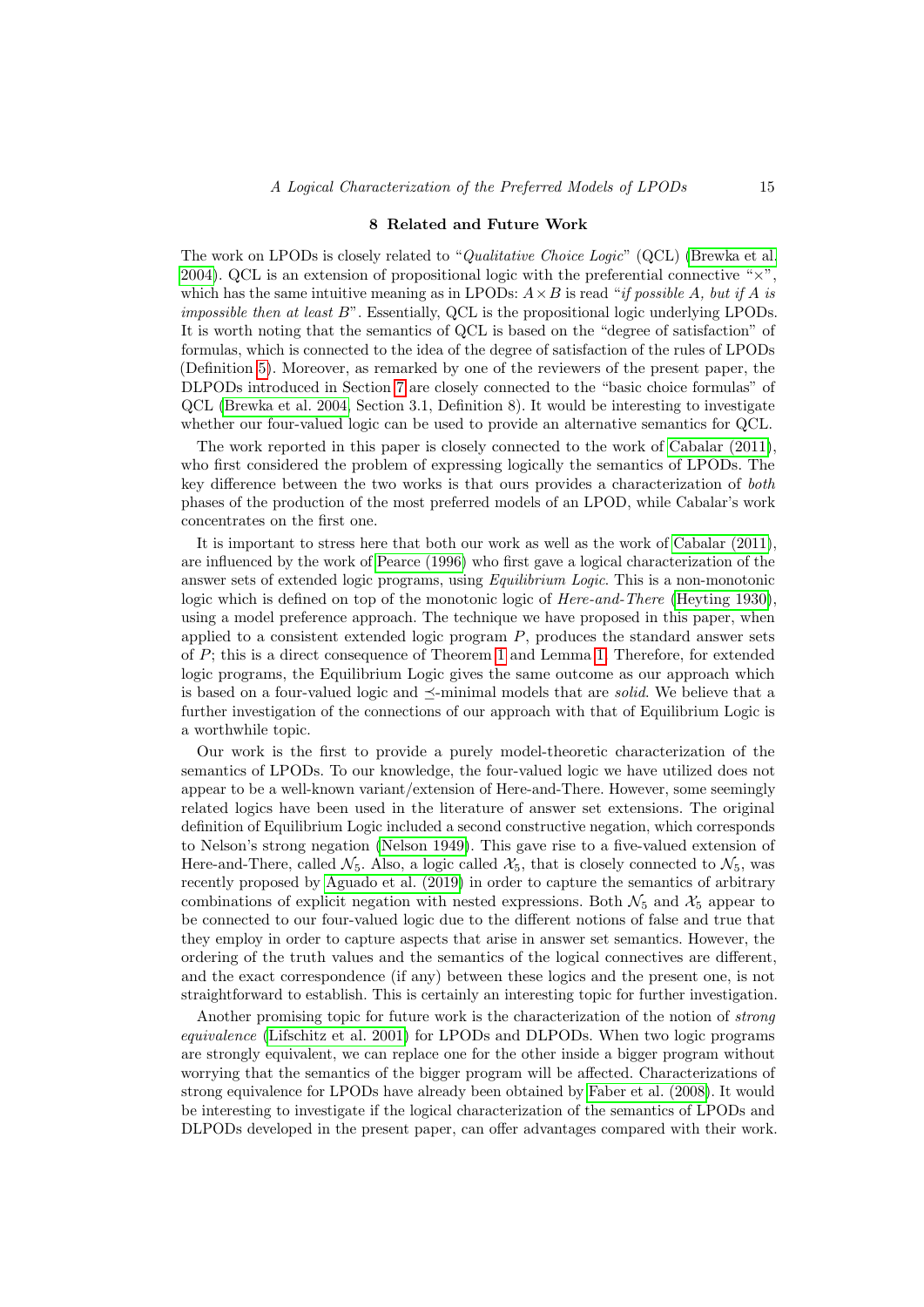#### Acknowledgments

We would like to thank the three anonymous reviewers of our paper for their careful and insightful comments.

This research is co-financed by Greece and the European Union (European Social Fund- ESF) through the Operational Programme "Human Resources Development, Education and Lifelong Learning 2014- 2020" in the context of the project "Techniques for implementing qualitative preferences in deductive querying systems" (5048151).

#### References

- <span id="page-15-11"></span>AGUADO, F., CABALAR, P., FANDINNO, J., PEARCE, D., PÉREZ, G., AND VIDAL, C. 2019. Revisiting explicit negation in answer set programming. Theory and Practice of Logic Programming 19, 5-6, 908–924.
- <span id="page-15-6"></span>BALDUCCINI, M. AND MELLARKOD, V. S. 2003. Cr-prolog with ordered disjunction. In Answer Set Programming, Advances in Theory and Implementation, Proceedings of the 2nd Intl. ASP'03 Workshop, Messina, Italy, September 26-28, 2003. CEUR Workshop Proceedings, vol. 78. CEUR-WS.org.
- <span id="page-15-0"></span>BREWKA, G. 2002. Logic programming with ordered disjunction. In Proceedings of the Eighteenth National Conference on Artificial Intelligence and Fourteenth Conference on Innovative Applications of Artificial Intelligence, July 28 - August 1, 2002, Edmonton, Alberta, Canada. AAAI Press / The MIT Press, 100–105.
- <span id="page-15-8"></span>BREWKA, G., BENFERHAT, S., AND BERRE, D. L. 2004. Qualitative choice logic. Artif. Intell. 157, 1-2, 203–237.
- <span id="page-15-1"></span>BREWKA, G., NIEMELÄ, I., AND SYRJÄNEN, T. 2004. Logic programs with ordered disjunction. Comput. Intell. 20, 2, 335–357.
- <span id="page-15-2"></span>Cabalar, P. 2011. A logical characterisation of ordered disjunction. AI Commun. 24, 2, 165–175.
- <span id="page-15-13"></span>FABER, W., TOMPITS, H., AND WOLTRAN, S. 2008. Notions of strong equivalence for logic programs with ordered disjunction. In Principles of Knowledge Representation and Reasoning: Proceedings of the Eleventh International Conference, KR 2008, Sydney, Australia, September 16-19, 2008, G. Brewka and J. Lang, Eds. AAAI Press, 433–443.
- <span id="page-15-4"></span>GELFOND, M. AND LIFSCHITZ, V. 1991. Classical negation in logic programs and disjunctive databases. New Gener. Comput. 9, 3/4, 365–386.
- <span id="page-15-9"></span>Heyting, A. 1930. Die formalen regeln der intuitionistischen logik. Sitzungsbericht PreuBische Akademie der Wissenschaften Berlin, physikalisch-mathematische Klasse II, 42–56.
- <span id="page-15-7"></span>KÄRGER, P., LOPES, N., OLMEDILLA, D., AND POLLERES, A. 2008. Towards logic programs with ordered and unordered disjunction. In Proceedings of Workshop on Answer Set Programming and Other Computing Paradigms (ASPOCP2008), 24th International Conference on Logic Programming (ICLP 2008). 46–60.
- <span id="page-15-12"></span>Lifschitz, V., Pearce, D., and Valverde, A. 2001. Strongly equivalent logic programs. ACM Trans. Comput. Log. 2, 4, 526–541.
- <span id="page-15-10"></span>Nelson, D. 1949. Constructible falsity. The Journal of Symbolic Logic 14, 1, 16–26.
- <span id="page-15-3"></span>Pearce, D. 1996. A new logical characterisation of stable models and answer sets. In Non-Monotonic Extensions of Logic Programming, NMELP '96, Bad Honnef, Germany, September 5-6, 1996, Selected Papers. Lecture Notes in Computer Science, vol. 1216. Springer, 57–70.
- <span id="page-15-5"></span>van Emden, M. H. and Kowalski, R. A. 1976. The semantics of predicate logic as a programming language. J. ACM 23, 4, 733–742.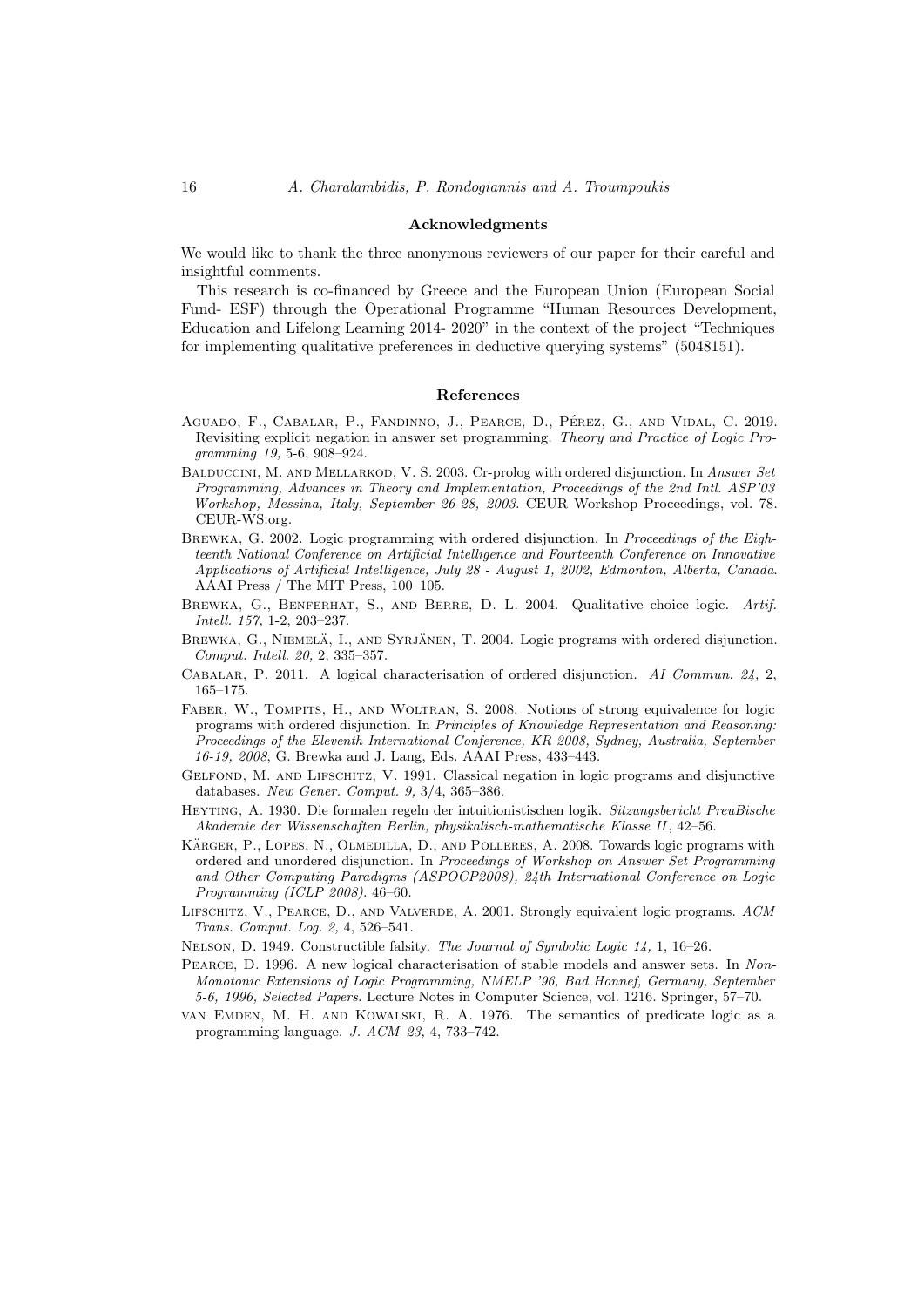## Appendix A Proofs of Section [5](#page-6-0)

# Lemma [1](#page-8-1)

Let  $P$  be a consistent extended logic program. Then the three-valued answer sets of  $P$ coincide with the standard answer sets of P.

# Proof

By taking  $n = 1$  in Definition [10,](#page-7-2) we get the standard definition of reduct for consistent extended logic programs.  $\Box$ 

# Lemma [2](#page-8-2)

Let P be an LPOD and let M be an answer set of P. Then, M is a model of P.

#### Proof

Consider any rule  $R$  in  $P$  of the form:

 $C_1 \times \cdots \times C_n \leftarrow A_1, \ldots, A_m$ , not  $B_1, \ldots, n$ ot  $B_k$ 

If  $R_{\times}^M = \emptyset$ , then  $M(B_i) = T$  for some  $i, 1 \leq i \leq k$ . But then, the body of the rule R evaluates to F under M, and therefore M satisfies R. Consider now the case where  $R^M_\times$ is nonempty and consists of the following rules:

$$
C_1 \leftarrow F^*, A_1, \dots, A_m
$$
  
\n
$$
C_{r-1} \leftarrow F^*, A_1, \dots, A_m
$$
  
\n
$$
C_r \leftarrow A_1, \dots, A_m
$$

We distinguish cases based on the value of  $M(A_1, \ldots, A_m)$ :

Case 1:  $M(A_1, \ldots, A_m) = F$ . Then, for some i,  $M(A_i) = F$ . Then, rule R is trivially satisfied by M.

Case 2:  $M(A_1,\ldots,A_m) = F^*$ . This implies that  $M(C_r) \geq F^*$ . We distinguish two subcases. If  $r = n$  then  $M(C_1 \times \cdots \times C_n) = M(C_1 \times \cdots \times C_r) \geq F^*$  because, by the definition of  $P^M_\times$  it is  $M(C_1) = \cdots = M(C_{r-1}) = F^*$  and we also know that  $M(C_r) \geq F^*$ . Thus, in this subcase M satisfies R. If  $r < n$ , then by the definition of  $P^M_{\times}$ ,  $M(C_r) \neq F^*$ ; however, we know that  $M(C_r) \geq F^*$ , and thus  $M(C_r) = T$ . Thus, in this subcase M also satisfies R.

Case 3:  $M(A_1, \ldots, A_m) = T$ . Then, for all i,  $M(A_i) = T$ . Since M is a model of  $P_{\times}^M$ , we have  $M(C_r) = T$ . Moreover, by the definition of  $P^M_\times$ ,  $M(C_1) = \cdots = M(C_{r-1}) = F^*$ . This implies that  $M(C_1 \times \cdots \times C_n) = T$ .  $\Box$ 

# Lemma [3](#page-8-3) Let M be a model of an LPOD P. Then, M is a model of  $P^M_{\times}$ .

#### Proof

Consider any rule  $R$  in  $P$  of the form:

$$
C_1 \times \cdots \times C_n \leftarrow A_1, \ldots, A_m, \text{not } B_1, \ldots, \text{not } B_k
$$

and assume M satisfies R. If  $M(B_i) = T$  for some i,  $1 \le i \le k$ , then no rule is created in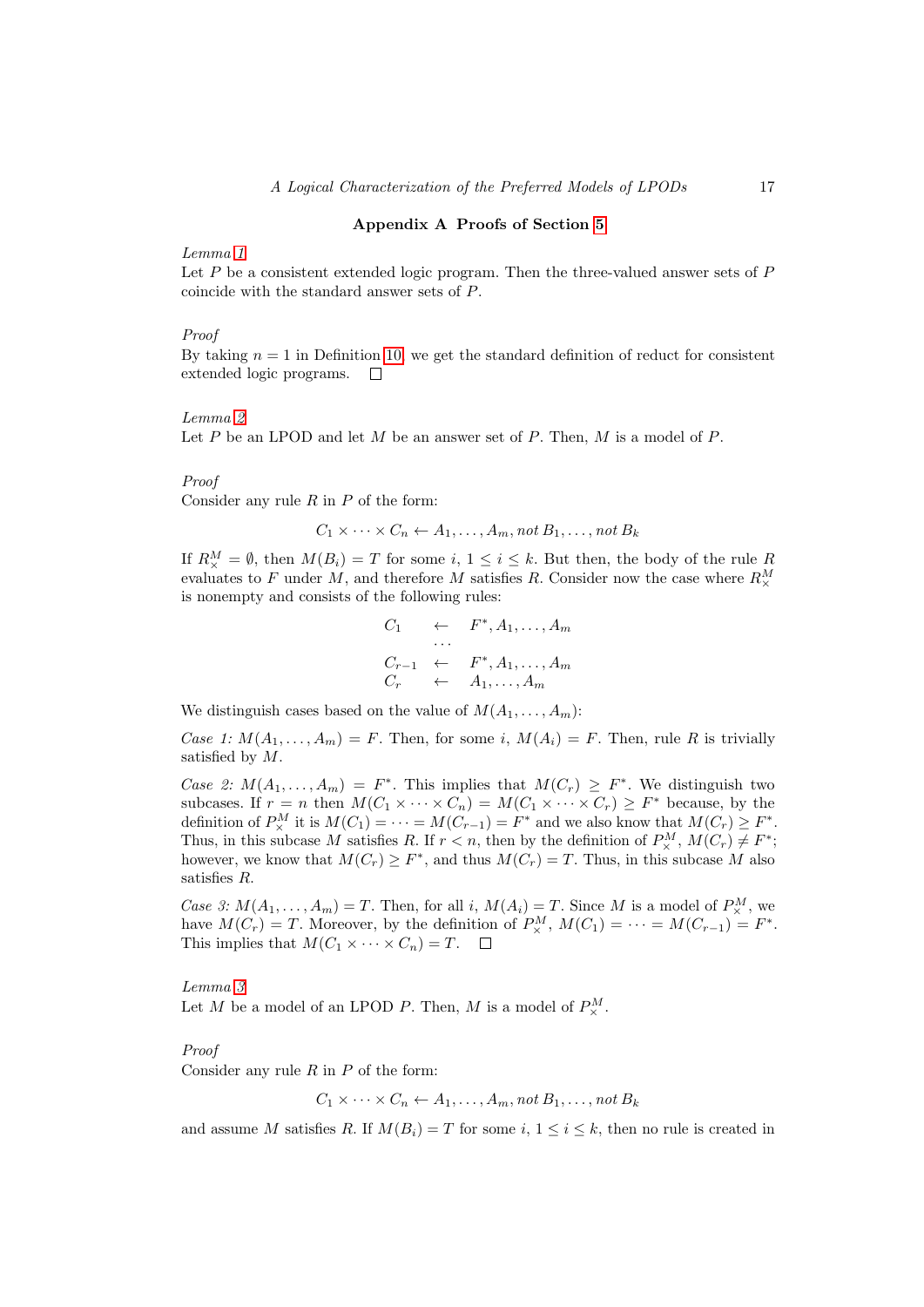$P_{\times}^{M}$  for R. Assume therefore that  $M(not B_1, \ldots, not B_k) = T$ . By the definition of  $P_{\times}^{M}$ the following rules have been added to  $P^M_{\times}$ :

$$
C_1 \leftarrow F^*, A_1, \dots, A_m
$$
  
\n
$$
C_{r-1} \leftarrow F^*, A_1, \dots, A_m
$$
  
\n
$$
C_r \leftarrow A_1, \dots, A_m
$$

where r is the least index such that  $M(C_1) = \cdots = M(C_{r-1}) = F^*$  and either  $r = n$ or  $M(C_r) \neq F^*$ . Obviously, the first  $r-1$  rules above are satisfied by M. For the rule  $C_r \leftarrow A_1, \ldots, A_m$  we distinguish two cases based on the value of  $M(A_1, \ldots, A_m)$ . If  $M(A_1, \ldots, A_m) = F$ , then, the rule is trivially satisfied. If  $M(A_1, \ldots, A_m) > F$ , then, since rule R is satisfied by M and  $M(C_r) \neq F^*$ , it has to be  $M(C_r) = T$ . Therefore, the rule  $C_r \leftarrow A_1, \ldots, A_m$  is satisfied by  $M$ .  $\Box$ 

#### Lemma [4](#page-8-4)

Every (three-valued) answer set M of an LPOD P, is a  $\preceq$ -minimal model of P.

#### Proof

Assume there exists a model N of P with  $N \leq M$ . We will show that N is also a model of  $P_{\times}^{M}$ . Since  $N \leq M$ , we also have  $N \leq M$ . Since M is the  $\leq$ -least model of  $P_{\times}^{M}$ , we will conclude that  $N = M$ .

Consider any rule  $R$  in  $P$  of the form:

$$
C_1 \times \cdots \times C_n \leftarrow A_1, \ldots, A_m, \text{not } B_1, \ldots, \text{not } B_k
$$

Assume that  $R^M_\times$  is nonempty. This means that there exists some  $r, 1 \le r \le n$ , such that  $M(C_1) = \cdots = M(C_{r-1}) = F^*$  and either  $r = n$  or  $M(C_r) \neq F^*$ . Then,  $R^M_\times$  consists of the following rules:

$$
C_1 \leftarrow F^*, A_1, \dots, A_m
$$
  
\n
$$
C_{r-1} \leftarrow F^*, A_1, \dots, A_m
$$
  
\n
$$
C_r \leftarrow A_1, \dots, A_m
$$

We show that N satisfies the above rules. We distinguish cases based on the value of  $M(A_1,\ldots,A_m)$ :

Case 1:  $M(A_1, \ldots, A_m) = F$ . Then,  $N(A_1, \ldots, A_m) = F$  and the above rules are trivially satisfied by N.

Case 2:  $M(A_1,\ldots,A_m) = F^*$ . Then, since  $N \preceq M$ , it is  $N(A_1,\ldots,A_m) \preceq F^*$ . If  $N(A_1, \ldots, A_m) = F$  then N trivially satisfies all the above rules. Assume therefore that  $N(A_1, \ldots, A_m) = F^*$ . Recall now that  $M(C_i) = F^*$  for all  $i, 1 \le i \le r - 1$ . Moreover, it has to be  $M(C_r) \geq F^*$ , because otherwise M would not satisfy the rule R. Since  $N \preceq M$ , it can only be  $N(C_i) = F^*$  for all  $i, 1 \le i \le r-1$  and  $N(C_r) \ge F^*$ , because otherwise N would not be a model of P. Therefore, N satisfies the given rules of  $P^M_{\times}$ .

Case 3:  $M(A_1,\ldots,A_m) = T$ . Then, since  $N \preceq M$ , it is either  $N(A_1,\ldots,A_m) = F$ or  $N(A_1, \ldots, A_m) = T$ . If  $N(A_1, \ldots, A_m) = F$  then N trivially satisfies all the above rules. Assume therefore that  $N(A_1, \ldots, A_m) = T$ . Recall now that  $M(C_i) = F^*$  for all  $i, 1 ≤ i ≤ r - 1$ . Moreover, it has to be  $M(C_r) = T$ , because otherwise M would not satisfy the rule R. Since  $N \leq M$ , it can only be  $N(C_i) = F^*$  for all  $i, 1 \leq i \leq r-1$  and  $N(C_r) = T$ , because otherwise N would not be a model of P. Therefore, N satisfies the given rules of  $P^M_{\times}$ .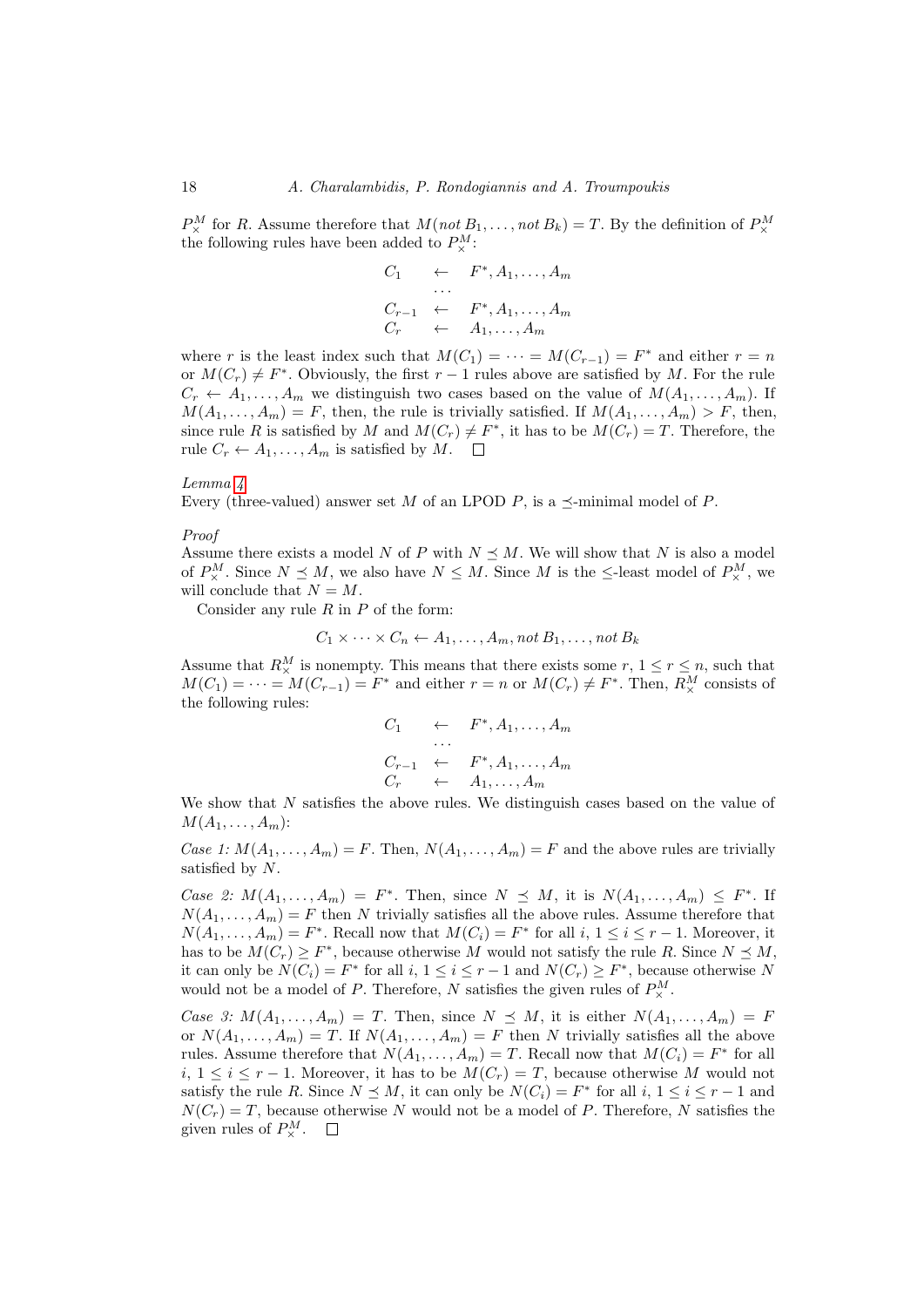In the proofs that follow, we will use the term *Brewka-model* to refer to that of Definition [2](#page-2-1) and *Brewka-reduct* to refer to that of Definition [3](#page-2-3) (although, to be precise, this definition of reduct was initially introduced in the paper by [Brewka et al. \(2004\)](#page-15-1)).

In order to establish Lemmas [5](#page-10-1) and [6](#page-10-2) we first show the following three propositions.

#### Proposition 1

Let P be an LPOD and let M be a three-valued model of P. Then,  $N = collapse(M)$  is a Brewka-model of P.

#### Proof

Consider any rule  $R$  of  $P$  of the form

<span id="page-18-0"></span> $C_1 \times \cdots \times C_n \leftarrow A_1, \ldots, A_m$ , not  $B_1, \ldots, n$ ot  $B_k$ 

If there exists  $A_i \notin N$  or there exists  $B_j \in N$  then then N trivially satisfies R. Assume that  $\{A_1, \ldots, A_m\} \subseteq N$  and  $\{B_1, \ldots, B_k\} \cap N = \emptyset$ . By Definition [15](#page-10-3) it follows that  $M(A_1, \ldots, A_m, \text{not } B_1, \ldots, \text{not } B_k) = T$ . Since M is a three-valued model of P, it must satisfy R and therefore  $M(C_1 \times \cdots \times C_n) = T$ . Then, there exists  $r \leq n$  such that  $M(C_r) = T$  and by Definition [15](#page-10-3) we get that  $C_r \in N$ . Therefore, N satisfies rule R.  $\overline{\phantom{a}}$ 

# <span id="page-18-1"></span>Proposition 2

Let  $P$  be an LPOD and  $M$  be a Brewka-model of  $P$ . Then,  $M$  is also a model of the Brewka-reduct  $P^M_\times$ .

#### Proof

Consider any rule  $R$  in  $P$  of the form:

 $C_1 \times \cdots \times C_n \leftarrow A_1, \ldots, A_m$ , not  $B_1, \ldots, n$ ot  $B_k$ 

and assume M satisfies R. If there exists  $B_i \in M$  for some  $1 \leq i \leq k$ , then no rule is created in the Brewka-reduct for R. Moreover, if for all  $i \leq n, C_i \notin M$  then also no rule is created in the Brewka-reduct. Assume therefore that  ${B_1, \ldots, B_k} \cap M = \emptyset$  and there exists  $r \leq n$  such that  $C_r \in M$  and  $\{C_1, \ldots, C_{r-1}\} \cap M = \emptyset$ . By the definition of  $P^M_{\times}$ the only rule added to  $P_{\times}^M$  because of R is  $C_r \leftarrow A_1, \ldots, A_m$ . Since  $C_r \in M$  the rule is satisfied by M.  $\Box$ 

# <span id="page-18-2"></span>Proposition 3

Let P be an LPOD and let  $M_1, M_2$  be three-valued answer sets of P such that collapse( $M_1$ ) =  $collapse(M_2)$ . Then,  $M_1 = M_2$ .

# Proof

Assume, for the sake of contradiction, that  $M_1 \neq M_2$ . We define:

$$
M(A) = \begin{cases} M_1(A) & \text{if } M_1(A) = M_2(A) \\ F & \text{otherwise} \end{cases}
$$

It is  $M \prec M_1$  and  $M \prec M_2$ . We claim that M is a model of P. This will lead to contradiction because, by Lemma [4,](#page-8-4)  $M_1$  and  $M_2$  are  $\preceq$ -minimal models of P.

Consider any rule  $R$  in  $P$  of the form:

$$
C_1 \times \cdots \times C_n \leftarrow A_1, \ldots, A_m, \text{not } B_1, \ldots, \text{not } B_k
$$

If  $M(B_i) = T$  for some i,  $1 \leq i \leq k$ , then M satisfies the rule. Assume therefore that  $M(B_i) \neq T$  for all  $i, 1 \leq i \leq k$ . We distinguish cases: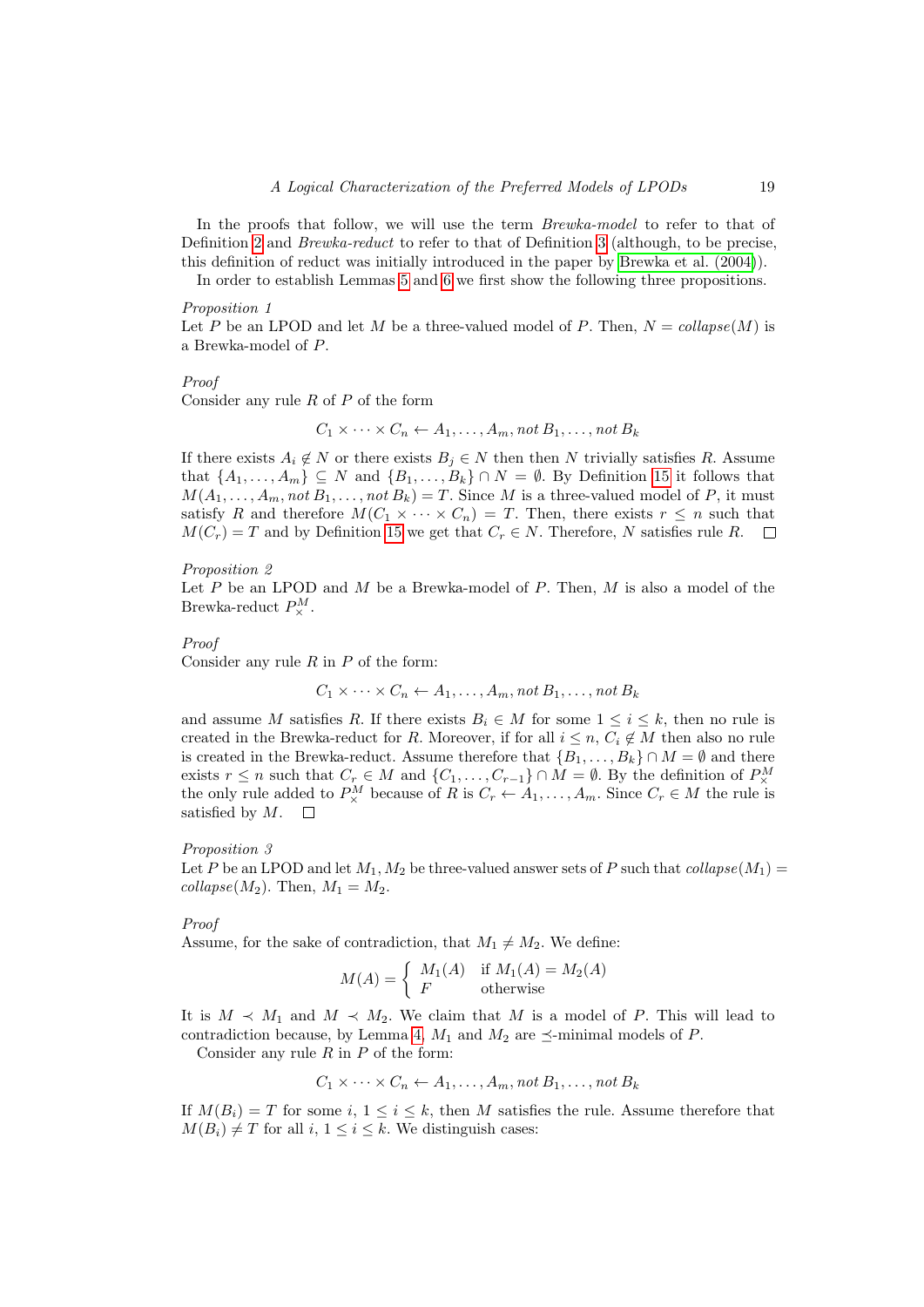Case 1:  $M(A_1, \ldots, A_m) = F$ . Then, obviously, M satisfies R.

Case 2:  $M(A_1, ..., A_m) = F^*$ . Then,  $M_1(A_1, ..., A_m) = F^*$  and  $M_2(A_1, ..., A_m) = F^*$ . Since, by Lemma [2,](#page-8-2)  $M_1$  and  $M_2$  are models of P it follows that  $M_1(C_1 \times \cdots \times C_n) \geq F^*$ and  $M_2(C_1 \times \cdots \times C_n) \geq F^*$ . First assume that  $M_1(C_1 \times \cdots \times C_n) = T$ . This implies that there exists  $1 \le r \le n$  such that  $M_1(C_r) = T$  and  $M_1(C_i) = F^*$  for all  $1 \le i < r$ . Since, by assumption collapse( $M_1$ ) = collapse( $M_2$ ) it follows that  $M_2(C_r) = T$  and therefore  $M(C_r) = T$ . Moreover, it must be  $M_2(C_i) = F^*$  for all  $i < r$  because we have already established that  $M_2(C_1 \times \cdots \times C_n) \geq F^*$ . Therefore,  $M(C_i) = F^*$  and  $M(C_1 \times \cdots \times C_n) = T$  and M satisfies the rule. Now assume that  $M_1(C_1 \times \cdots \times C_n) = F^*$ . It is easy to see that the only case is  $M_1(C_i) = F^*$  for all  $1 \le i \le n$ . Since  $M_2$  has the same collapse with  $M_1$  it follows that  $M_2(C_i) \leq F^*$  and because  $M_2(C_1 \times \cdots \times C_n) \geq F^*$ it also follows that  $M_2(C_i) = F^*$ . By definition of M,  $M(C_i) = F^*$  for all  $1 \le i \le n$  and  $M(C_1 \times \cdots \times C_n) = F^*$ .

Case 3:  $M(A_1,...,A_m) = T$ . Then,  $M_1(A_1,...,A_m) = T$  and  $M_2(A_1,...,A_m) = T$ and therefore  $M_1(C_1 \times \cdots \times C_n) = T$  and  $M_2(C_1 \times \cdots \times C_n) = T$ . This implies that there exists r such that  $M_1(C_1) = M_2(C_1) = F^*, \ldots, M_1(C_{r-1}) = M_2(C_{r-1}) = F^*$ , and  $M_1(C_r) = M_2(C_r) = T$ . Therefore,  $M(C_1) = \cdots = M(C_{r-1}) = F^*$  and  $M(C_r) = T$ , which implies that  $M(C_1 \times \cdots \times C_n) = T$ , and therefore M satisfies R.  $\square$ 

#### Lemma [5](#page-10-1)

Let P be an LPOD and M be a three-valued answer set of P. Then,  $collapse(M)$  is an answer set of P according to Definition [4.](#page-2-4)

# Proof

Since  $M$  is an answer set of  $P$ , then by Lemma [2,](#page-8-2)  $M$  is also a model of  $P$ . Moreover, by Proposition [1,](#page-18-0)  $N = collapse(M)$  is a Brewka-model of P. It also follows from Proposition [2](#page-18-1) that N is a model of the Brewka-reduct  $P<sup>N</sup>$ . It suffices to show that N is also the minimum model of  $P^N$ . Assume there exists N' that is a model of  $P^N$  and  $N' \subset N$ . We define M' as

$$
M'(A) = \begin{cases} F^* & A \in N \text{ and } A \notin N' \\ M(A) & \text{otherwise} \end{cases}
$$

It is easy to see that  $M' < M$ . We will show that M' is also model of  $P^M_\times$  leading to contradiction because we assume that M is the minimum model of  $P_{\times}^M$ . Consider first a rule of the form  $C_i \leftarrow F^*, A_1, \ldots, A_m$ . Since M is an answer set of P it must be  $M(C_i) = F^*$ . By the definition of M' it follows that  $M'(C_i) \geq F^*$  and M' satisfies the rule. Now consider a rule of the form  $C_r \leftarrow A_1, \ldots, A_m$ . We distinguish cases based on the value of  $M(A_1, \ldots, A_m)$ .

Case 1:  $M(A_1,\ldots,A_m) = F$ . Then, since  $M' < M$  it is  $M'(A_1,\ldots,A_m) = F$  and the rule is trivially satisfied.

Case 2:  $M(A_1, \ldots, A_m) = F^*$ . Then,  $M(A_i) \geq F^*$  and there exists  $A_i$  such that  $M(A_i) =$  $F^*$ . It follows that  $A_i \notin N$  and therefore  $M'(A_i) = M(A_i) = F^*$ . Moreover, by the construction of M', for all  $A_i$  we have  $M'(A_i) \geq F^*$  and therefore  $M'(A_1, \ldots, A_m) = F^*$ . Since M is a model of  $P^M_\times$ ,  $M(C_r) \geq F^*$ . Again, by the construction of M' we have  $M'(C_r) \geq F^*$  and the rule is satisfied.

Case 3:  $M(A_1, ..., A_m) = T$ . By the construction of  $P_{\times}^M$  the rule  $C_r \leftarrow A_1, ..., A_m$  is a result of a rule in P of the form

$$
C_1 \times \cdots \times C_r \times \cdots \times C_n \leftarrow A_1, \ldots, A_m
$$
, not  $B_1, \ldots$ , not  $B_k$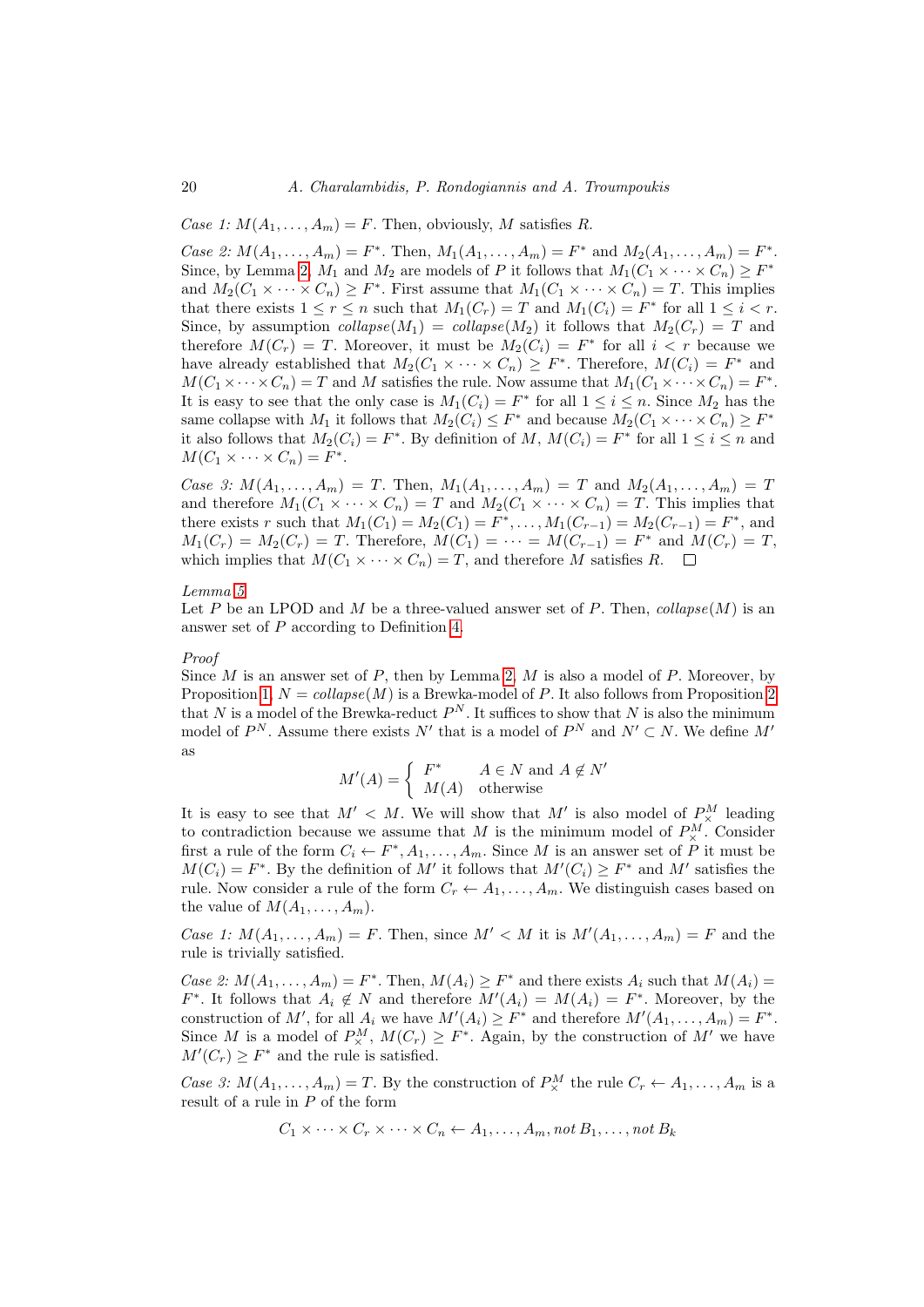and it must be  $M(C_i) = F^*$  for all  $i \leq r - 1$  and  $M(B_j) \leq F^*$  for all  $1 \leq j \leq k$ . It follows that  $\{C_1, \ldots, C_{r-1}\} \cap N = \emptyset$  and  $\{B_1, \ldots, B_k\} \cap N = \emptyset$ . Moreover, since M is a model of  $P_{\times}^{M}$  we get that  $M(C_{r}) = T$  and it follows that  $C_{r} \in N$ . By the construction of the Brewka-reduct, there exists a rule  $C_r \leftarrow A_1, \ldots, A_m$  in  $P^N$ . We distinguish two cases. If  $\{A_1, \ldots, A_m\} \subseteq N'$  then  $C_r \in N'$  because  $N'$  is a model of  $P^N$ . It follows by the construction of M' that  $M'(C_r) = M(C_r) = T$  and M' satisfies the rule. Otherwise, there exists  $l, 1 \leq l \leq m$  such that  $A_l \notin N'$ . Notice also that  $\{A_1, \ldots, A_m\} \subseteq N$ , so  $A_l \in N$ . Therefore,  $M'(A_l) = F^*$  and  $M'(A_1, \ldots, A_m) \leq F^*$ . Moreover, since  $C_r \in N$ , we have  $M'(C_r) \geq F^*$  that satisfies the rule.

#### Lemma [6](#page-10-2)

Let  $N$  be an answer set of  $P$  according to Definition [4.](#page-2-4) There exists a unique three-valued interpretation M such that  $N = collapse(M)$  and M is a three-valued answer set of P.

# Proof

We construct iteratively a set of literals that must have the value  $F^*$  in M. Let  $\mathcal{F}^n$  be the sequence:

$$
\mathcal{F}^0 = \emptyset
$$
  
\n
$$
\mathcal{F}^{n+1} = \{C_j \mid (C_1 \times \cdots \times C_n \leftarrow A_1, \dots, A_m, \text{not } B_1, \dots \text{not } B_k) \in P
$$
  
\nand  $\{B_1, \dots, B_k\} \cap N = \emptyset$   
\nand  $\{C_1, \dots, C_j\} \cap N = \emptyset$   
\nand  $\{A_1, \dots, A_m\} \subseteq N \cup \mathcal{F}^n\}$   
\n
$$
\mathcal{F}^{\omega} = \bigcup_{n < \omega} \mathcal{F}^n
$$

We construct M as

$$
M(A) = \begin{cases} F & A \notin N \text{ and } A \notin \mathcal{F}^{\omega} \\ F^* & A \notin N \text{ and } A \in \mathcal{F}^{\omega} \\ T & A \in N \end{cases}
$$

First we prove that M is a model of  $P_{\times}^{M}$ . Consider first any rule of the form  $C_i \leftarrow$  $F^*, A_1, \ldots, A_m$ . By the construction of  $P^M_\times$ , such a rule exists because  $M(C_i) = F^*$ ; therefore M satisfies this rule. Now consider any rule of the form  $C_r \leftarrow A_1, \ldots, A_m$ . Such a rule was produced by a rule  $R$  in  $P$  of the form

$$
C_1 \times \cdots \times C_r \times \cdots \times C_n \leftarrow A_1, \ldots, A_n, \ldots, \text{not } B_1, \ldots, \text{not } B_k.
$$

By the construction of  $P^M_{\times}$  it follows that  $M(C_i) = F^*$  for all  $i < r$ . Therefore  $C_i \notin N$ and also  $C_i \in \mathcal{F}^\omega$  for all  $i < r$ . Moreover, it must be  $M(B_j) \leq F^*$  for all  $1 \leq j \leq k$ , so  ${B_1, \ldots, B_k} \cap N = \emptyset$ . We distinguish cases based on the value of  $M(A_1, \ldots, A_m)$ .

Case 1: If  $M(A_1, \ldots, A_m) = F$  then the rule is trivially satisfied by M.

Case 2: If  $M(A_1,\ldots,A_m)=F^*$  then for some  $A_i$ ,  $M(A_i)=F^*$ . By the construction of M, it follows that  $A_i \in \mathcal{F}^\omega$ . It follows by the definition of  $\mathcal{F}^\omega$  that  $C_r \in \mathcal{F}^\omega$  and therefore  $M(C_r) \geq F^*$ .

Case 3: If  $M(A_1, \ldots, A_m) = T$  then  $\{A_1, \ldots, A_m\} \subseteq N$  and since N is an answer set according to Definition [4](#page-2-4) it follows that  $N$  is a model of  $P$ . It follows that there exists a least  $j \leq n$  such that  $C_j \in N$ . Since we have already established that for all  $i < r$ ,  $C_i \notin N$  it must be  $r \leq j \leq n$ . But, if  $r < j$  then  $C_r \notin N$  and by the construction of M it must be  $M(C_r) = F^*$ . If  $M(C_r) = F^*$ , then, by the construction of  $P^M_\times$ , the rule for  $C_r$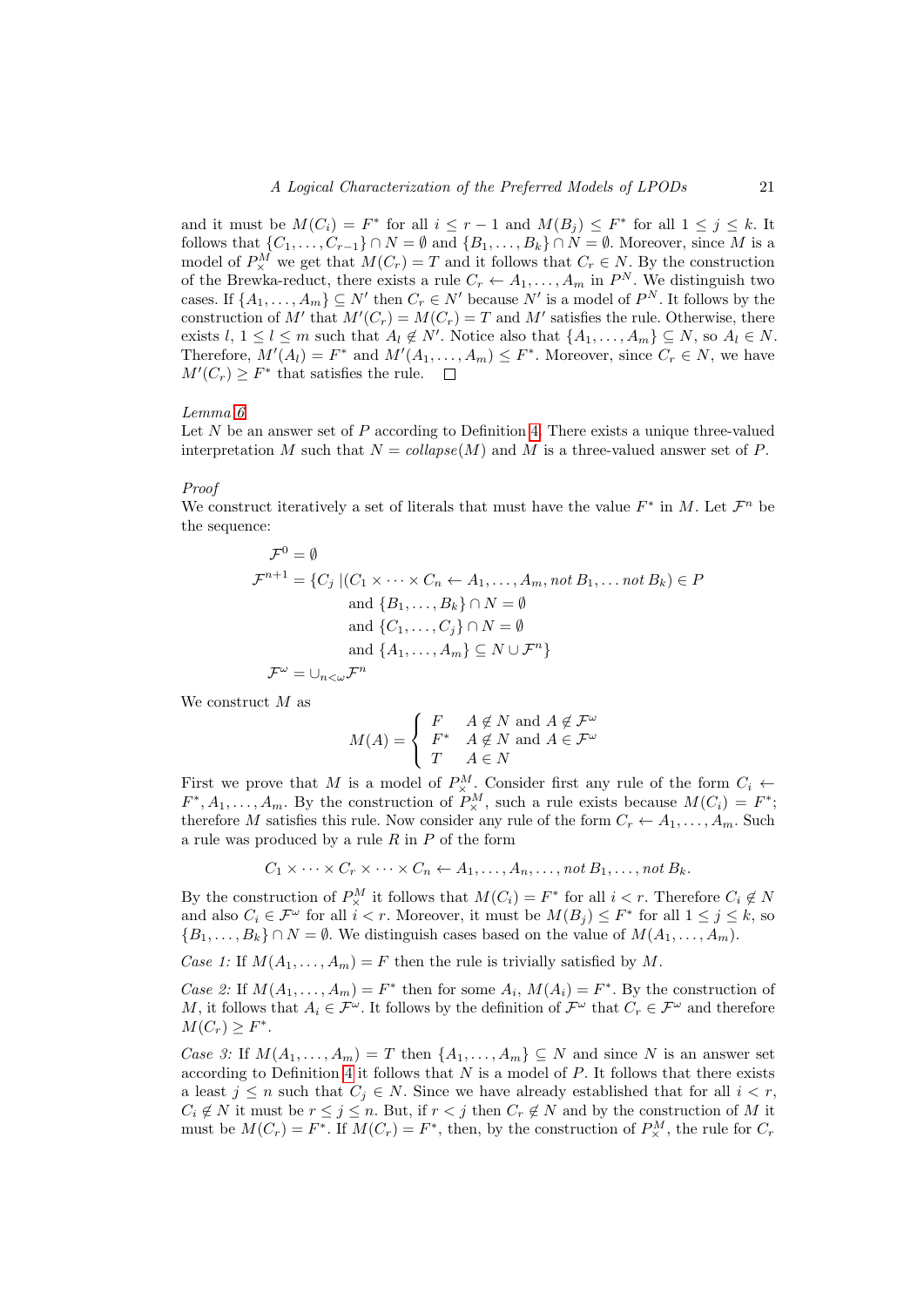should be of the form  $C_r \leftarrow F^*, A_1, \ldots, A_m$ . So, it must  $j = r$  and  $C_r \in N$ . Therefore,  $M(C_r) = T$  and M satisfies the rule.

Therefore, we have established that M is a model of  $P_{\times}^M$ . It remains to show that M is the  $\leq$ -least model of  $P^M_{\times}$ . Assume now that there exists M' that is a model of  $P^M_{\times}$  and  $M' < M$ . Let  $N' = collapse(M')$ . We distinguish two cases.

Case 1:  $N' = N$  and thus M' differs from M only on some atoms  $C_r$  such that  $M'(C_r) = F$ and  $M(C_r) = F^*$ . First, by the construction of M, if  $M(C_r) = F^*$  then  $C_r \in \mathcal{F}^\omega$ . We show by induction on n that for every  $C_r \in \mathcal{F}^n$ ,  $M'(C_r) \geq F^*$ . This leads to contradiction and therefore  $M$  is minimal.

Induction base:  $n = 0$ : the statement is satisfied vacuously.

Induction step:  $n = n_0 + 1$ : Every atom  $C_r \in \mathcal{F}^{n_0+1}$  must occur in a head of a rule in P. such that  $\{C_1,\ldots,C_{r-1}\}\cap N=\emptyset$  and therefore  $\{C_1,\ldots,C_r\}\subseteq \mathcal{F}^{n_0+1}$ . It follows then that  $M(C_i) = F^*$  for  $1 \le i \le r$ . By the construction of  $P_{\times}^M$ , for every atom  $C_r \in \mathcal{F}^{n_0+1}$ there must be a rule in  $P^M_\times$  either of the form  $C_r \leftarrow F^*, A_1, \ldots, A_m$  or of the form  $C_r \leftarrow A_1, \ldots, A_m$ . Moreover, since  $C_r \in \mathcal{F}^{n_0+1}$  it follows that  $\{A_1, \ldots, A_m\} \subseteq N \cup \mathcal{F}^{n_0}$ . Therefore, by the induction hypothesis,  $M(A_1, \ldots, A_m) = M'(A_1, \ldots, A_m) \geq F^*$ . Since M' is also a model of  $P^M_\times$  it must satisfy those rules thus  $M'(C_r) \geq F^*$ .

Case 2:  $N' \subset N$ . We show that N' is a model of  $P^N$  leading to contradiction because, by definition, N is the minimum model of  $P^N$ . Consider a rule R of the form  $C_r \leftarrow A_1, \ldots, A_m$ in  $P<sup>N</sup>$ . The rule R has been produced by a rule in P of the form:

$$
C_1 \times \cdots \times C_r \times \cdots \times C_n \leftarrow A_1, \ldots, A_m
$$
, not  $B_1, \ldots$ , not  $B_k$ 

such that  $\{C_1, \ldots, C_{r-1}\} \cap N = \emptyset$  and  $C_r \in N$ .

If there exists  $A_i \notin N$  then also  $A_i \notin N'$  and the rule is trivially satisfied by N'. Assume, on the other hand, that  $\{A_1, \ldots, A_n\} \subseteq N$ . It follows, by the definition of M, that  $M(A_1,\ldots,A_m) = T$ ,  $M(C_i) = F^*$  for  $i < r$  and  $M(C_r) = T$ . Therefore, there exist a rule in  $P^M_\times$  of the form  $C_r \leftarrow A_1, \ldots, A_m$ . If  $M'(A_1, \ldots, A_m) = F$  or  $M'(A_1,\ldots,A_m) = F^*$  then there exists  $A_i \notin N'$  and N' again satisfies the rule. If  $M'(A_1, \ldots, A_m) = T$  then since M' is a model of  $P_{\times}^M$  it follows that  $M'(C_r) = T$ . Since N' is the collapse of M' it is  $\{A_1, \ldots, A_m\} \subseteq N'$  and  $C_r \in N'$ . Therefore, N' satisfies the rule R in  $P^N$ .

The uniqueness of M follows directly from Proposition [3.](#page-18-2)  $\Box$ 

#### <span id="page-21-0"></span>Appendix B Proofs of Section [6](#page-10-0)

In order to establish Theorem [1,](#page-11-0) we show two lemmas (which essentially establish the left-to-right and the right-to-left directions of the theorem, respectively).

# Lemma 11

Let P be an LPOD program and let M be an answer set of P. Then, M is a  $\prec$ -minimal model of P and M is solid.

#### Proof

Since M is an answer set of P, then, by Lemma [2,](#page-8-2) M is a model of P. Moreover, M is solid because our definition of answer sets does not involve the value  $T^*$ . It remains to show that it is minimal with respect to the  $\prec$  ordering. Assume, for the sake of contradiction, that there exists a model N of P with  $N \prec M$ . By Lemma [4,](#page-8-4) M is (three-valued)  $\prec$ -minimal. Therefore,  $N$  can not be solid. We first show that  $N$  can not be a model of the reduct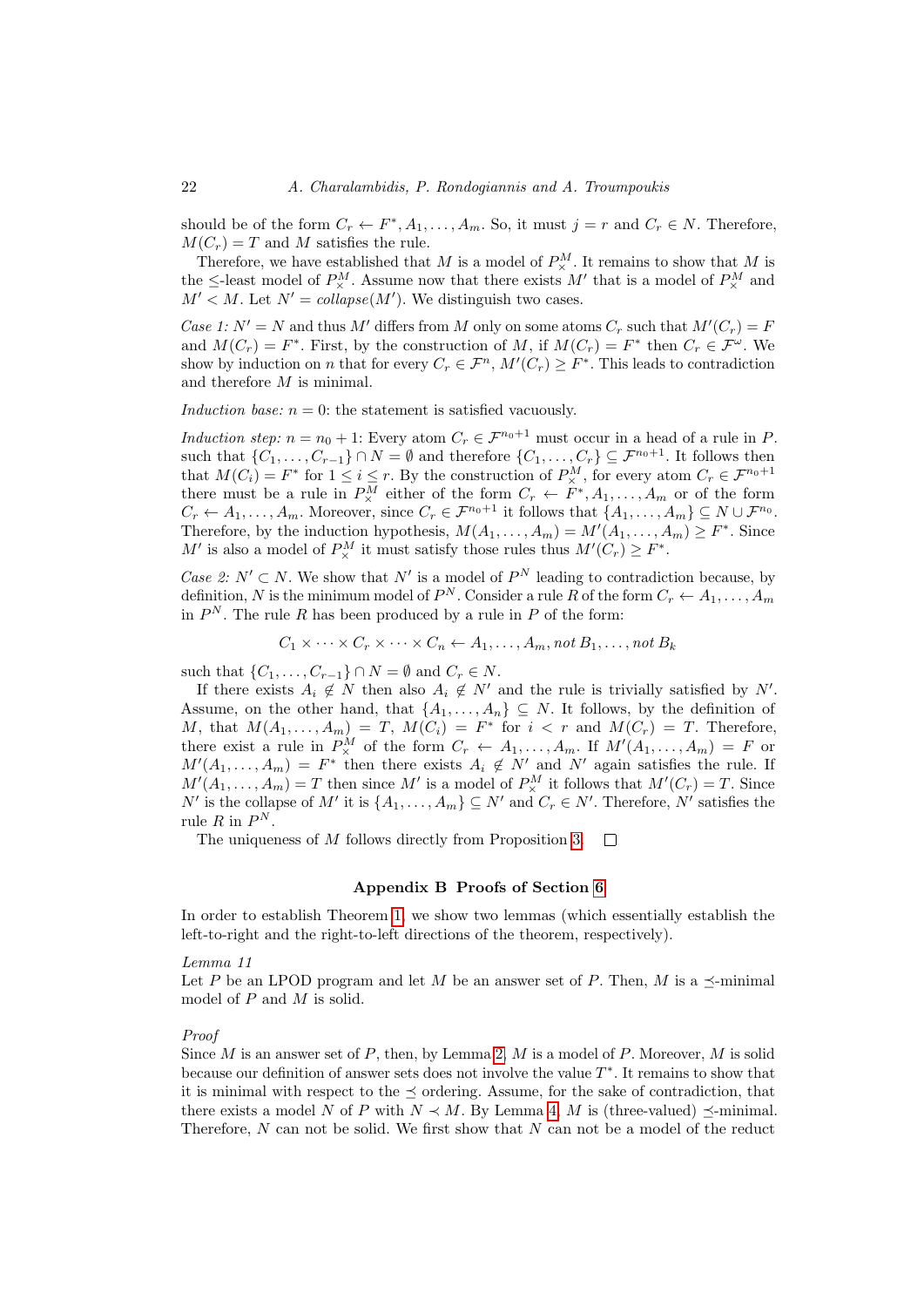$P_{\times}^{M}$ . Assume for the sake of contradiction that N is a model of  $P_{\times}^{M}$ . We construct the following interpretation  $N'$ :

$$
N'(A) = \begin{cases} F^*, & \text{if } N(A) = T^* \\ N(A), & \text{otherwise} \end{cases}
$$

We claim that N' must also be a model of  $P_{\times}^{M}$ . Consider first a rule of the form  $C \leftarrow F^*, A_1, \ldots, A_m$ . Since N is a model of  $P_{\times}^M$ , it is  $N(C) \geq F^*$ . By the definition of N', it is  $N(C) \geq F^*$  and therefore N' satisfies this rule. Consider now a rule of the form  $C \leftarrow A_1, \ldots, A_m$  in  $P^M_\times$ . We show that N' also satisfies this rule. We perform a case analysis:

Case 1:  $N(A_1, \ldots, A_m) = F$ . Then,  $N'(A_1, \ldots, A_m) = F$  and N' trivially satisfies the rule.

Case 2:  $N(A_1, ..., A_m) = F^*$ . Then,  $N'(A_1, ..., A_m) = F^*$ . Moreover,  $N(C) \geq F^*$ because N is a model of  $P^M_\times$ . By the definition of N', it is  $N'(C) \geq F^*$ , and therefore N' satisfies the rule.

Case 3:  $N(A_1,\ldots,A_m) = T^*$ . Then,  $N'(A_1,\ldots,A_m) = F^*$ . Moreover,  $N(C) \geq T^*$ because N is a model of  $P_{\times}^M$ . By the definition of N', it is  $N'(C) \geq F^*$ , and therefore N' satisfies the rule.

Case 4:  $N(A_1, \ldots, A_m) = T$ . Then,  $N'(A_1, \ldots, A_m) = T$ . Moreover,  $N(C) = T$  because N is a model of  $P_{\times}^M$ . By the definition of N', it is  $N'(C) = T$ , and therefore N' satisfies the rule.

Therefore, N' must also be a model of  $P_{\times}^{M}$ . Moreover, by definition, N' is solid and  $N' < M$ . This contradicts the fact that, by construction, M is the  $\leq$ -least model of  $P^M_{\times}$ . In conclusion, N can not be a model of  $P^M_{\times}$ .

We now show that N can not be a model of P. As we showed above, N is not a model of  $P_{\times}^{M}$ , and consequently there exists a rule in  $P_{\times}^{M}$  that is not satisfied by N. Such a rule in  $P^M_\times$  must have resulted due to a rule R of the following form in P:

$$
C_1 \times \cdots \times C_n \leftarrow A_1, \ldots, A_m
$$
, not  $B_1, \ldots$ , not  $B_k$ 

According to the definition of  $P_{\times}^{M}$ , for all  $i, 1 \leq i \leq k$ ,  $M(not B_i) = T$ , and since  $N \prec M$ , it is also  $N(not B_i) = T$ . Moreover, there exists some  $r \leq n$  such that  $M(C_1) = \cdots =$  $M(C_{r-1}) = F^*$  and either  $r = n$  or  $M(C_r) \neq F^*$ . Since  $N \prec M$ , it is  $N(C_i) \leq F^*$ for all  $i, 1 \leq i \leq r-1$ . Consider now the rule that is not satisfied by N in  $P^M_{\times}$ . If it is of the form  $C_i \leftarrow F^*, A_1, \ldots, A_m, i, 1 \leq i \leq r-1$ , then  $N(A_1, \ldots, A_m) > F$  and  $N(C_i) = F$ . This implies that  $N(C_1 \times \cdots \times C_n) = F$  and therefore N does not satisfy the rule R. If the rule that is not satisfied by N in  $P_{\times}^M$  is of the form  $C_r \leftarrow A_1, \ldots, A_m$ , then  $N(C_r) < N(A_1, \ldots, A_m)$  and therefore, since  $N(C_i) \leq F^*$  for all  $i, 1 \leq i \leq r-1$ , it is:

$$
N(C_1 \times \cdots \times C_n) < N(A_1, \ldots, A_m, \text{not } B_1, \ldots, \text{not } B_k)
$$

Thus, N is not a model of P.  $\Box$ 

#### <span id="page-22-0"></span>Lemma 12

Let P be an LPOD program and let M be a  $\prec$ -minimal model of P and M is solid. Then,  $M$  is an answer set of  $P$ .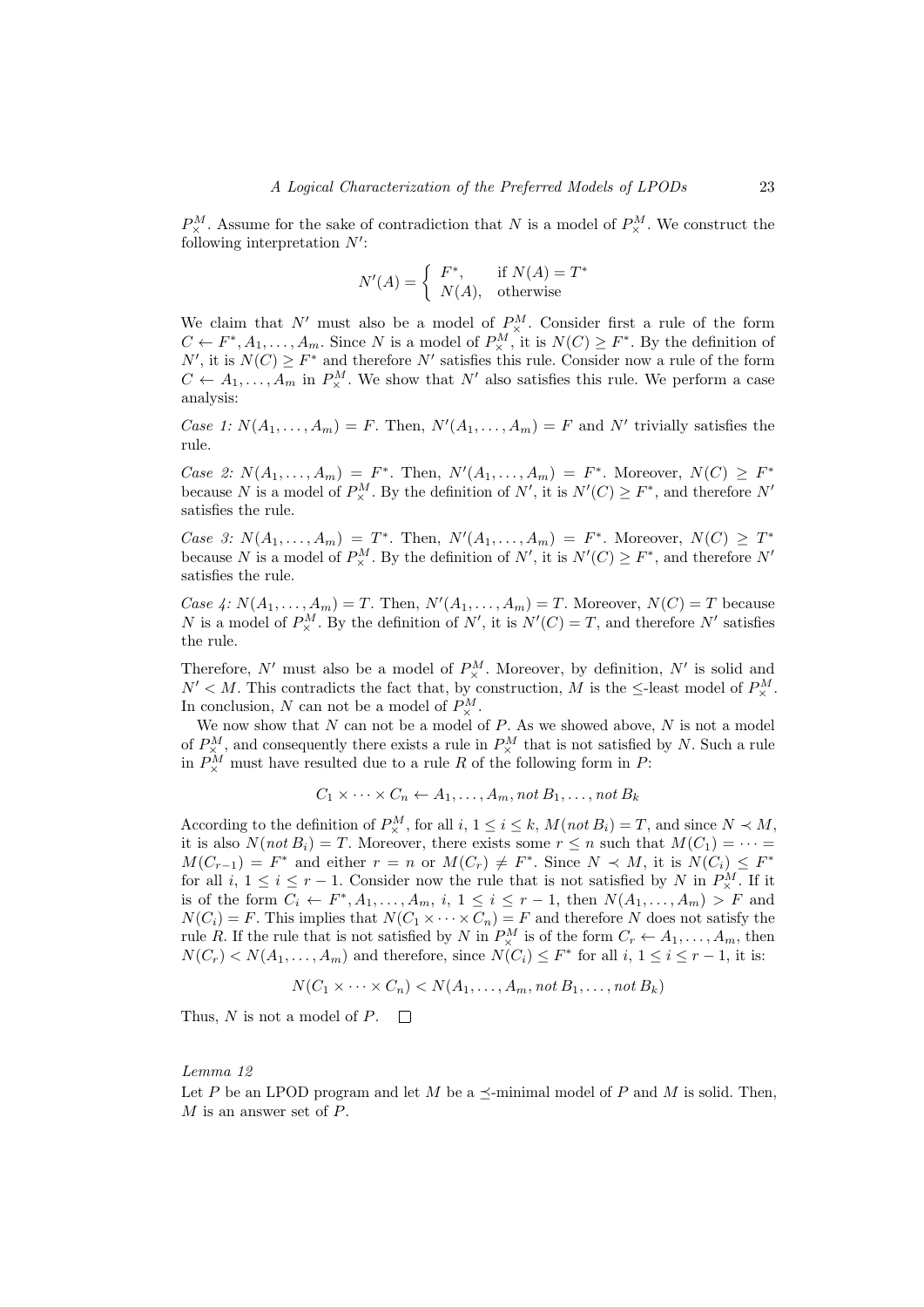# Proof

First observe that, by Lemma [3,](#page-8-3) M is also a model of  $P^M_\times$ . We demonstrate that M is actually the  $\leq$ -least model of  $P_{\times}^{M}$ . Assume, for the sake of contradiction, that N is the  $\leq$ -least model of  $P_{\times}^M$ . Then, N will differ from M in some atoms A such that  $N(A) < M(A)$ . We distinguish two cases. In the first case all the atoms A such that  $N(A) < M(A)$  have  $M(A) \leq F^*$ . In the second case there exist at least one atom A such that  $M(A) > F^*$ .

In the first case it is easy to see that  $N \prec M$ . We demonstrate that N is also model of P leading to contradiction since M is  $\prec$ -minimal. Assume that N is not a model of P. Then, there exists in  $P$  a rule  $R$  of the form:

$$
C_1 \times \cdots \times C_n \leftarrow A_1, \ldots, A_m, \text{not } B_1, \ldots, \text{not } B_k
$$

such that  $N(C_1 \times \cdots \times C_n) < N'(A_1, \ldots, A_m, \text{not } B_1, \ldots, \text{not } B_k)$ . Notice that this implies that  $N(not B_1, \ldots, not B_k) = M(not B_1, \ldots, not B_k) = T$ . Therefore,  $N(C_1 \times \cdots \times C_n)$  $N(A_1, \ldots, A_m)$ . We distinguish cases based on the value of  $N(A_1, \ldots, A_m)$ :

Case 1:  $N(A_1, \ldots, A_m) = F$ . This case leads immediately to contradiction because N trivially satisfies R.

Case 2:  $N(A_1, ..., A_m) > F$ . Then,  $N(A_1, ..., A_m) = M(A_1, ..., A_m)$ . Since M is a model of P, it is  $M(C_1 \times \cdots \times C_n) \geq M(A_1, \ldots, A_m) > F$ . This implies that there exists some  $r, 1 \le r \le n$ , such that  $M(C_1) = \cdots = M(C_{r-1}) = F^*$  and  $M(C_r) \ge F^*$ . By the definition of the reduct, the rule  $C_r \leftarrow A_1, \ldots, A_m$  exists in  $P_\times^M$ . Since N is a model of  $P_{\times}^{M}$ , we get that  $N(C_r) > F$ . Moreover, N should also satisfy the rules  $C_i \leftarrow F^*, A_1, \ldots, A_m$  for  $1 \leq i \leq r-1$ . Since  $N(C_i) \leq M(C_i)$  and  $N(C_r) = M(C_r)$  we get  $N(C_1) = \cdots = N(C_{r-1}) = F^*$  and  $N(C_r) = M(C_r)$ . Therefore  $N(C_1 \times \cdots C_n) =$  $M(C_1 \times \cdots C_n)$  and  $N(C_1 \times \cdots C_n) \geq N(A_1, \ldots, A_m)$  (contradiction).

In the second case we construct the following interpretation  $N'$ :

$$
N'(A) = \begin{cases} T^*, & \text{if } M(A) = T \text{ and } N(A) \in \{F, F^*\} \\ F^*, & \text{if } M(A) = F^* \\ N(A), & \text{otherwise} \end{cases}
$$

It is easy to see that  $N' \prec M$ . We demonstrate that N' is a model of P, which will lead to a contradiction (since we have assumed that  $M$  is  $\preceq$ -minimal).

Assume  $N'$  is not a model of P. Then, there exists in P a rule R of the form:

$$
C_1 \times \cdots \times C_n \leftarrow A_1, \ldots, A_m, \text{not } B_1, \ldots, \text{not } B_k
$$

such that  $N'(C_1 \times \cdots \times C_n) < N'(A_1, \ldots, A_m, \text{not } B_1, \ldots, \text{not } B_k)$ . Notice that this implies that  $N'(not B_1, \ldots, not B_k) = N(not B_1, \ldots, not B_k) = M(not B_1, \ldots, not B_k) = T$ . Therefore,  $N'(C_1 \times \cdots \times C_n) < N'(A_1, \ldots, A_m)$ . We distinguish cases based on the value of  $N'(A_1, \ldots, A_m)$ : Case 1:  $N'(A_1, \ldots, A_m) = F$ . This case leads immediately to

contradiction because  $N'$  trivially satisfies  $R$ .

Case 2:  $N'(A_1, \ldots, A_m) = F^*$ . Then, by the definition of  $N', M(A_1, \ldots, A_m) = F^*$ . Since M is a model of P, it is  $M(C_1 \times \cdots \times C_n) \geq F^*$ . This implies that either  $M(C_1)$  =  $\cdots = M(C_n) = F^*$  or there exists  $r \leq n$  such that  $M(C_1) = \cdots = M(C_{r-1}) = F^*$ and  $M(C_r) = T$ . By the definition of N', we get in both cases  $N'(C_1 \times \cdots \times C_n) \geq F^*$ (contradiction).

Case 3:  $N'(A_1, \ldots, A_m) = T^*$ . Then, by the definition of  $N'$ ,  $M(A_1, \ldots, A_m) = T$ . Since M is a model of P, it is  $M(C_1 \times \cdots \times C_n) = T$ . This implies that there exists some r,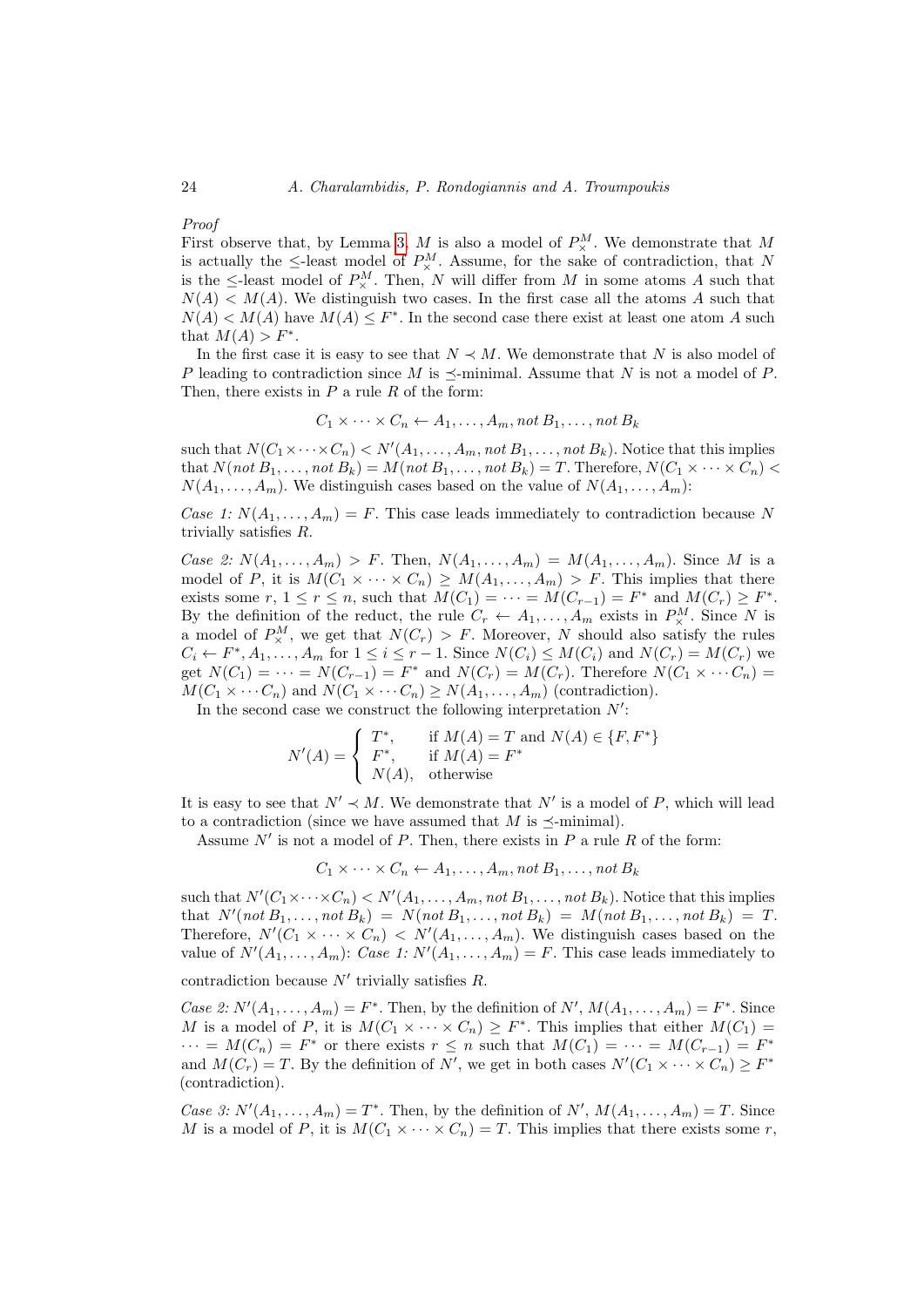$1 \leq r \leq n$ , such that  $M(C_1) = \cdots = M(C_{r-1}) = F^*$  and  $M(C_r) = T$ . By the definition of N', we get that  $N'(C_1 \times \cdots \times C_n) \geq T^*$  (contradiction).

Case 4:  $N'(A_1, \ldots, A_m) = T$ . Then, by the definition of N',  $N(A_1, \ldots, A_m) = T$  and  $M(A_1, \ldots, A_m) = T$ . Since M is a model of P, it is  $M(C_1 \times \cdots \times C_n) = T$ . This implies that there exists some r,  $1 \le r \le n$ , such that  $M(C_1) = \cdots = M(C_{r-1}) = F^*$  and  $M(C_r) = T$ . By the definition of the reduct, the rule  $C_r \leftarrow A_1, \ldots, A_m$  exists in  $P^M_{\times}$ . Since N is a model of  $P_{\times}^M$ , we get that  $N(C_r) = T$ . Thus,  $N'(C_1) = \cdots = N'(C_{r-1}) = F^*$ and  $N'(C_r) = T$ , and therefore  $N'(C_1 \times \cdots \times C_n) = T$  (contradiction).

#### Theorem [1](#page-11-0)

Let P be an LPOD. Then, M is a three-valued answer set of P iff M is a consistent  $\prec$ -minimal model of P and M is solid.

#### Proof

Immediate from Lemma [11](#page-21-0) and Lemma [12.](#page-22-0)  $\Box$ 

# Appendix C Proofs of Section [7](#page-11-2)

#### Lemma [7](#page-13-1)

Let  $P$  be a consistent disjunctive extended logic program. Then, the answer sets of  $P$ according to Definition [20,](#page-13-0) coincide with the standard answer sets of P.

#### Proof

By taking  $n = 1$  in Definition [19,](#page-13-2) we get the standard definition of reduct for consistent disjunctive extended logic programs.  $\square$ 

#### Lemma [8](#page-13-3)

Let P be a DLPOD program and let M be an answer set of P. Then,  $M$  is a model of P.

#### Proof

Consider any rule  $R$  in  $P$  of the form:

$$
C_1 \times \cdots \times C_n \leftarrow A_1, \ldots, A_m, \text{not } B_1, \ldots, \text{not } B_k
$$

If  $R_{\times}^M = \emptyset$ , then  $M(B_i) = T$  for some  $i, 1 \leq i \leq k$ . But then, the body of the rule R evaluates to F under M, and therefore M satisfies R. Consider now the case where  $R^M_\times$ is nonempty and consists of the following rules:

$$
C_1 \leftarrow F^*, A_1, \ldots, A_m
$$
  
\n
$$
C_{r-1} \leftarrow F^*, A_1, \ldots, A_m
$$
  
\n
$$
C_r \leftarrow A_1, \ldots, A_m
$$

We distinguish cases based on the value of  $M(A_1, \ldots, A_m)$ :

Case 1:  $M(A_1, \ldots, A_m) = F$ . Then, for some i,  $M(A_i) = F$ . Then, rule R is trivially satisfied by M.

Case 2:  $M(A_1, ..., A_m) = F^*$ . This implies that  $M(\mathcal{C}_r) \geq F^*$ . We distinguish two subcases. If  $r = n$  then  $M(C_1 \times \cdots \times C_n) = M(C_1 \times \cdots \times C_r) \geq F^*$  because, by the definition of  $P^M_{\times}$ it is  $M(\mathcal{C}_1) = \cdots = M(\mathcal{C}_{r-1}) = F^*$  and we also know that  $M(\mathcal{C}_r) \geq F^*$ . Thus, in this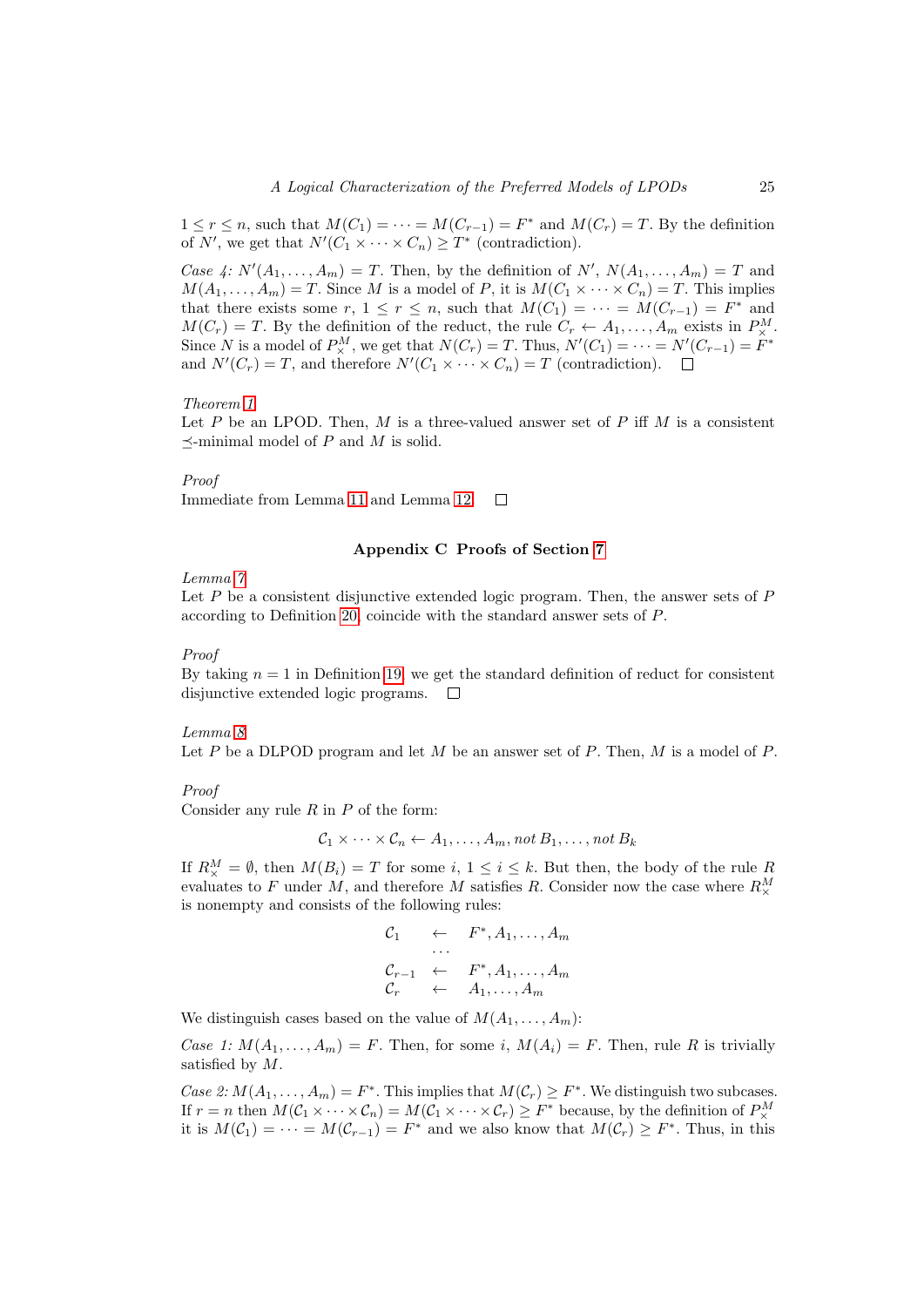subcase M satisfies R. If  $r < n$ , then by the definition of  $P_{\times}^M$ ,  $M(C_r) \neq F^*$ ; however, we know that  $M(\mathcal{C}_r) \geq F^*$ , and thus  $M(\mathcal{C}_r) = T$ . Thus, in this subcase M also satisfies R.

Case 3:  $M(A_1, \ldots, A_m) = T$ . Then, for all i,  $M(A_i) = T$ . Since M is a model of  $P_{\times}^M$ , we have  $M(\mathcal{C}_r) = T$ . Moreover, by the definition of  $P_{\times}^M$ ,  $M(\mathcal{C}_1) = \cdots = M(\mathcal{C}_{r-1}) = F^*$ . This implies that  $M(C_1 \times \cdots \times C_n) = T$ .  $\square$ 

#### Lemma [9](#page-13-4)

Let M be a model of a DLPOD P. Then, M is a model of  $P^M_\times$ .

# Proof

Consider any rule  $R$  in  $P$  of the form:

$$
C_1 \times \cdots \times C_n \leftarrow A_1, \ldots, A_m, \text{not } B_1, \ldots, \text{not } B_k
$$

and assume M satisfies R. If  $M(B_i) = T$  for some i,  $1 \le i \le k$ , then no rule is created in  $P_{\times}^{M}$  for R. Assume therefore that  $M(not B_1, \ldots, not B_k) = T$ . By the definition of  $P_{\times}^{M}$ the following rules have been added to  $P^M_{\times}$ :

$$
C_1 \leftarrow F^*, A_1, \ldots, A_m
$$
  
\n
$$
C_{r-1} \leftarrow F^*, A_1, \ldots, A_m
$$
  
\n
$$
C_r \leftarrow A_1, \ldots, A_m
$$

where r is the least index such that  $M(\mathcal{C}_1) = \cdots = M(\mathcal{C}_{r-1}) = F^*$  and either  $r = n$ or  $M(\mathcal{C}_r) \neq F^*$ . Obviously, the first  $r-1$  rules above are satisfied by M. For the rule  $\mathcal{C}_r \leftarrow A_1, \ldots, A_m$  we distinguish two cases based on the value of  $M(A_1, \ldots, A_m)$ . If  $M(A_1, \ldots, A_m) = F$ , then, the rule is trivially satisfied. If  $M(A_1, \ldots, A_m) > F$ , then, since rule R is satisfied by M and  $M(\mathcal{C}_r) \neq F^*$ , it has to be  $M(\mathcal{C}_r) = T$ . Therefore, the rule  $C_r \leftarrow A_1, \ldots, A_m$  is satisfied by M.  $\Box$ 

# Lemma [10](#page-13-5)

Every answer set M of a DLPOD P, is a  $\preceq$ -minimal model of P.

#### Proof

Assume there exists a model N of P with  $N \leq M$ . We will show that N is also a model of  $P_{\times}^{M}$ . Since  $N \leq M$ , we also have  $N \leq M$ . Since M is the  $\leq$ -least model of  $P_{\times}^{M}$ , we will conclude that  $N = M$ .

Consider any rule  $R$  in  $P$  of the form:

$$
C_1 \times \cdots \times C_n \leftarrow A_1, \ldots, A_m, \text{not } B_1, \ldots, \text{not } B_k
$$

Assume that  $R^M_\times$  is nonempty. This means that there exists some  $r, 1 \leq r \leq n$ , such that  $M(\mathcal{C}_1) = \cdots = M(\mathcal{C}_{r-1}) = F^*$  and either  $r = n$  or  $M(\mathcal{C}_r) \neq F^*$ . Then,  $R^M_\times$  consists of the following rules:

$$
C_1 \leftarrow F^*, A_1, \dots, A_m
$$
  
\n
$$
\dots
$$
  
\n
$$
C_{r-1} \leftarrow F^*, A_1, \dots, A_m
$$
  
\n
$$
C_r \leftarrow A_1, \dots, A_m
$$

We show that N satisfies the above rules. We distinguish cases based on the value of  $M(A_1, \ldots, A_m)$ :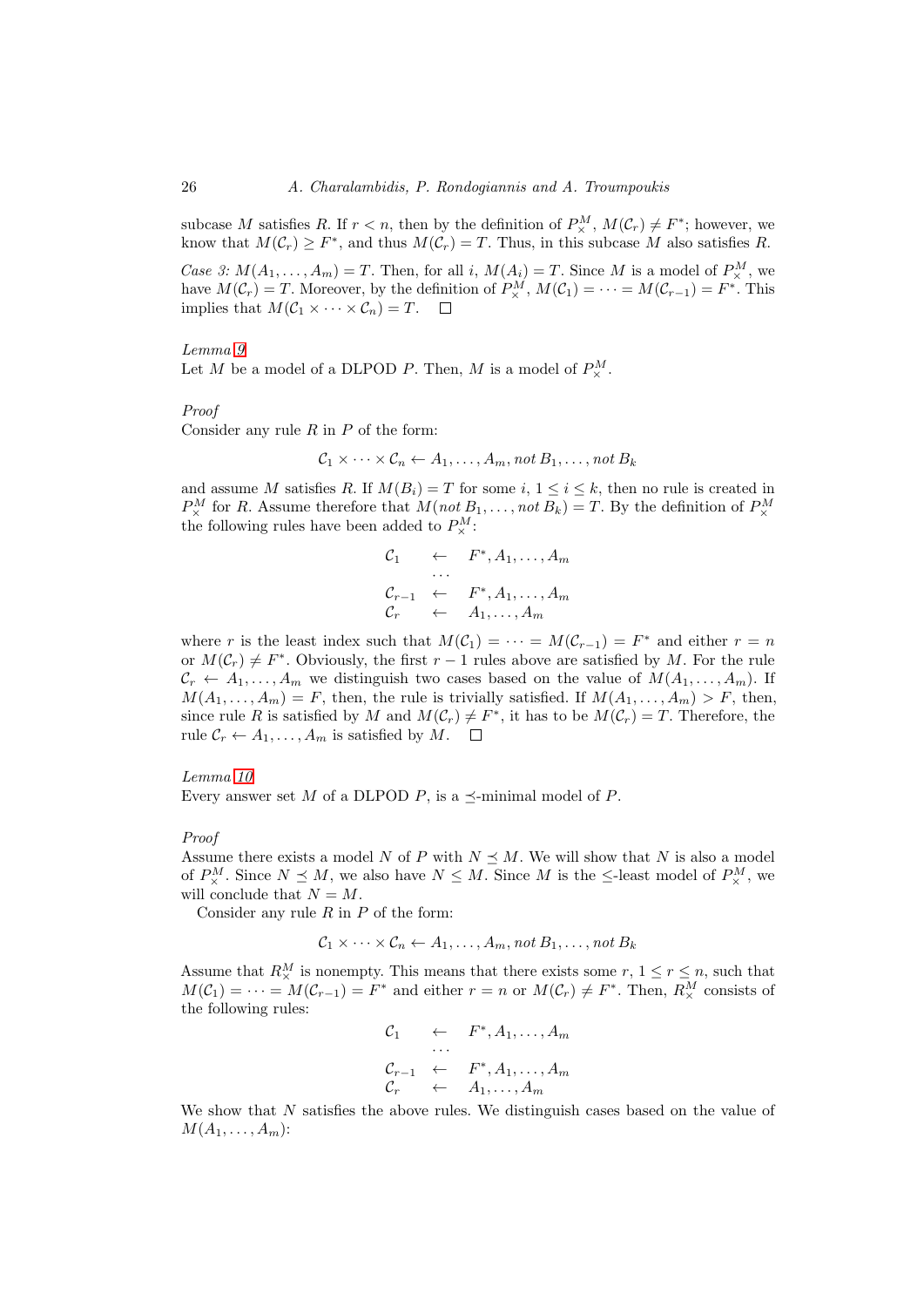Case 1:  $M(A_1, \ldots, A_m) = F$ . Then,  $N(A_1, \ldots, A_m) = F$  and the above rules are trivially satisfied by N.

Case 2:  $M(A_1,\ldots,A_m) = F^*$ . Then, since  $N \preceq M$ , it is  $N(A_1,\ldots,A_m) \preceq F^*$ . If  $N(A_1, \ldots, A_m) = F$  then N trivially satisfies all the above rules. Assume therefore that  $N(A_1, \ldots, A_m) = F^*$ . Recall now that  $M(C_i) = F^*$  for all  $i, 1 \le i \le r - 1$ . Moreover, it has to be  $M(\mathcal{C}_r) \geq F^*$ , because otherwise M would not satisfy the rule R. Since  $N \preceq M$ , it can only be  $N(\mathcal{C}_i) = F^*$  for all  $i, 1 \le i \le r-1$  and  $N(\mathcal{C}_r) \ge F^*$ , because otherwise N would not be a model of P. Therefore, N satisfies the given rules of  $P^M_{\times}$ .

Case 3:  $M(A_1,\ldots,A_m) = T$ . Then, since  $N \preceq M$ , it is either  $N(A_1,\ldots,A_m) = F$ or  $N(A_1, \ldots, A_m) = T$ . If  $N(A_1, \ldots, A_m) = F$  then N trivially satisfies all the above rules. Assume therefore that  $N(A_1, \ldots, A_m) = T$ . Recall now that  $M(C_i) = F^*$  for all  $i, 1 \leq i \leq r-1$ . Moreover, it has to be  $M(\mathcal{C}_r) = T$ , because otherwise M would not satisfy the rule R. Since  $N \leq M$ , it can only be  $N(\mathcal{C}_i) = F^*$  for all  $i, 1 \leq i \leq r-1$  and  $N(\mathcal{C}_r) = T$ , because otherwise N would not be a model of P. Therefore, N satisfies the given rules of  $P^M_{\times}$ .

#### Theorem [2](#page-13-6)

Let P be a DLPOD. Then, M is an answer set of P iff M is a consistent  $\prec$ -minimal model of P and M is solid.

The proof of the above theorem follows directly by the following two lemmas.

#### Lemma 13

Let P be an DLPOD and let M be an answer set of P. Then, M is a consistent  $\preceq$ -minimal model of  $P$  and  $M$  is solid.

#### Proof

Since M is an answer set of P, then, by Lemma [8,](#page-13-3) M is a model of P. Moreover, M is solid because our definition of answer sets does not involve the value  $T^*$ . It remains to show that it is minimal with respect to the  $\prec$  ordering. Assume, for the sake of contradiction, that there exists a model N of P with  $N \prec M$ . By Lemma [10,](#page-13-5) M is (three-valued)  $\preceq$ -minimal. Therefore, N can not be solid. We first show that N can not be a model of the reduct  $P_{\times}^M$ . Assume for the sake of contradiction that N is a model of  $P_{\times}^M$ . We construct the following interpretation  $N'$ :

$$
N'(A) = \begin{cases} F^*, & \text{if } N(A) = T^* \\ N(A), & \text{otherwise} \end{cases}
$$

We claim that N' must also be a model of  $P_{\times}^{M}$ . Consider first a rule of the form  $C \leftarrow F^*, A_1, \ldots, A_m$ . Since N is a model of  $P_{\times}^M$ , it is  $N(\mathcal{C}) \geq F^*$ . By the definition of N', it is  $N(\mathcal{C}) \geq F^*$  and therefore N' satisfies this rule. Consider now a rule of the form  $C \leftarrow A_1, \ldots, A_m$  in  $P^M_{\times}$ . We show that N' also satisfies this rule. We perform a case analysis:

Case 1:  $N(A_1, \ldots, A_m) = F$ . Then,  $N'(A_1, \ldots, A_m) = F$  and N' trivially satisfies the rule.

Case 2:  $N(A_1,\ldots,A_m) = F^*$ . Then,  $N'(A_1,\ldots,A_m) = F^*$ . Moreover,  $N(\mathcal{C}) \geq F^*$ because N is a model of  $P_{\times}^{M}$ . By the definition of N', it is  $N'(\mathcal{C}) \geq F^*$ , and therefore N' satisfies the rule.

Case 3:  $N(A_1, ..., A_m) = T^*$ . Then,  $N'(A_1, ..., A_m) = F^*$ . Moreover,  $N(\mathcal{C}) \geq T^*$  because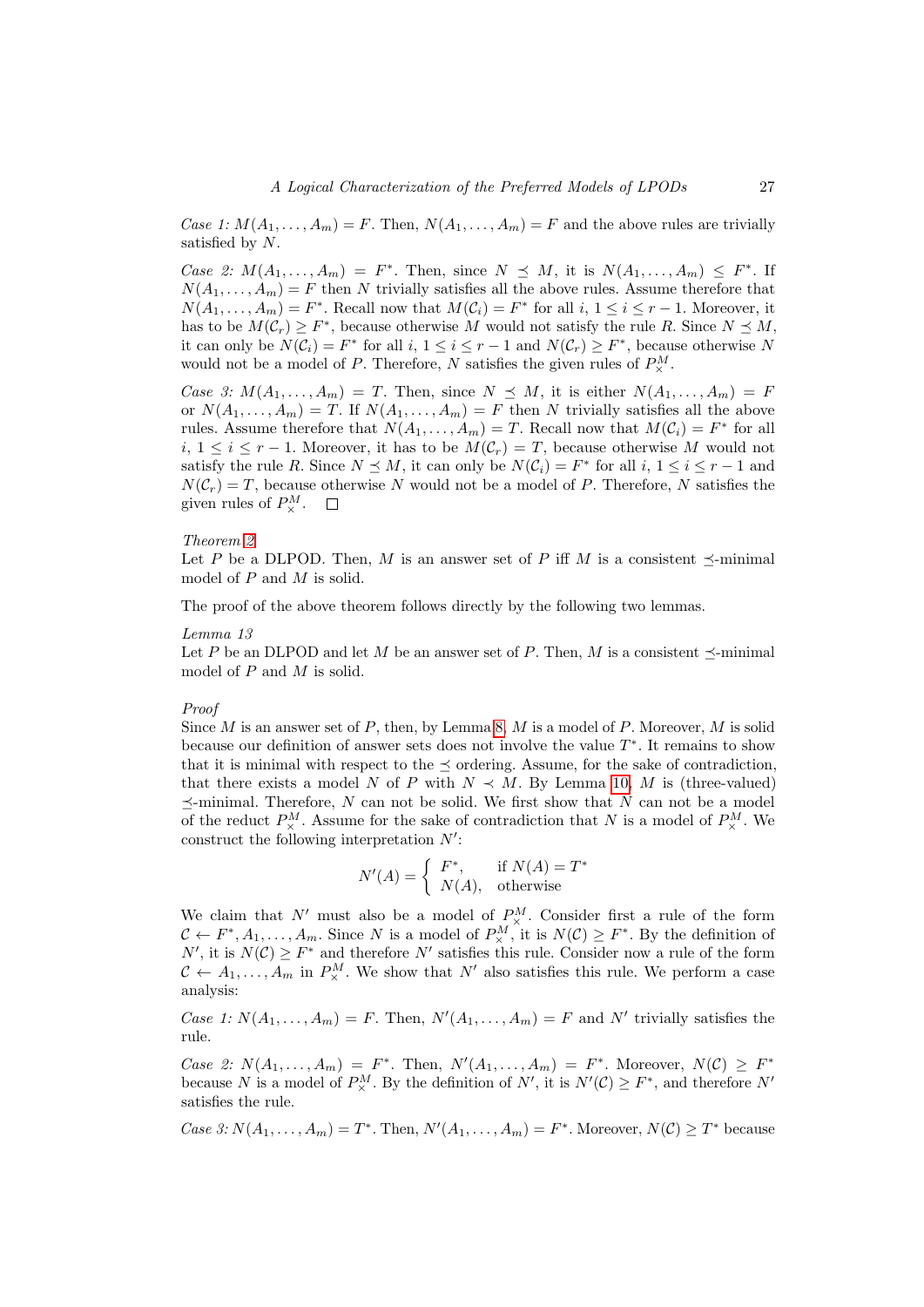N is a model of  $P_{\times}^M$ . By the definition of N', it is  $N'(\mathcal{C}) \geq F^*$ , and therefore N' satisfies the rule.

Case 4:  $N(A_1,\ldots,A_m) = T$ . Then,  $N'(A_1,\ldots,A_m) = T$ . Moreover,  $N(\mathcal{C}) = T$  because N is a model of  $P_{\times}^M$ . By the definition of N', it is  $N'(\mathcal{C}) = T$ , and therefore N' satisfies the rule.

Therefore,  $N'$  must also be a model of  $P_{\times}^{M}$ . Moreover, by definition,  $N'$  is solid and  $N' < M$ . This contradicts the fact that, by construction, M is the  $\leq$ -least model of  $P^M_{\times}$ . In conclusion, N can not be a model of  $P^M_{\times}$ .

We now show that  $N$  can not be a model of  $P$ . As we showed above,  $N$  is not a model of  $P_{\times}^{M}$ , and consequently there exists a rule in  $P_{\times}^{M}$  that is not satisfied by N. Such a rule in  $P^M_\times$  must have resulted due to a rule R of the following form in P:

$$
C_1 \times \cdots \times C_n \leftarrow A_1, \ldots, A_m
$$
, not  $B_1, \ldots$ , not  $B_k$ 

According to the definition of  $P_{\times}^{M}$ , for all  $i, 1 \leq i \leq k$ ,  $M(not B_i) = T$ , and since  $N \prec M$ , it is also  $N(not B_i) = T$ . Moreover, there exists some  $r \leq n$  such that  $M(C_1) = \cdots =$  $M(\mathcal{C}_{r-1}) = F^*$  and either  $r = n$  or  $M(\mathcal{C}_r) \neq F^*$ . Since  $N \prec M$ , it is  $N(\mathcal{C}_i) \leq F^*$ for all  $i, 1 \leq i \leq r-1$ . Consider now the rule that is not satisfied by N in  $P^M_{\times}$ . If it is of the form  $C_i \leftarrow F^*, A_1, \ldots, A_m, i, 1 \leq i \leq r-1$ , then  $N(A_1, \ldots, A_m) > F$  and  $N(\mathcal{C}_i) = F$ . This implies that  $N(\mathcal{C}_1 \times \cdots \times \mathcal{C}_n) = F$  and therefore N does not satisfy the rule R. If the rule that is not satisfied by N in  $P_{\times}^M$  is of the form  $\mathcal{C}_r \leftarrow A_1, \ldots, A_m$ , then  $N(\mathcal{C}_r) < N(A_1, \ldots, A_m)$  and therefore, since  $N(\mathcal{C}_i) \leq F^*$  for all  $i, 1 \leq i \leq r-1$ , it is:

$$
N(C_1 \times \cdots \times C_n) < N(A_1, \ldots, A_m, \text{not } B_1, \ldots, \text{not } B_k)
$$

Thus, N is not a model of P.  $\Box$ 

#### Lemma 14

Let P be an DLPOD and let M be a consistent  $\preceq$ -minimal model of P and M is solid. Then, M is an answer set of P.

#### Proof

First observe that, by Lemma [9,](#page-13-4) M is also a model of  $P^M_\times$ . We demonstrate that M is actually the  $\leq$ -least model of  $P_{\times}^{M}$ . Assume, for the sake of contradiction, that N is the  $\leq$ -least model of  $P^M_\times$ . Then, N will differ from M in some atoms A such that  $N(A) < M(A)$ . We distinguish two cases. In the first case all the atoms A such that  $N(A) < M(A)$  have  $M(A) \leq F^*$ . In the second case there exist at least one atom A such that  $M(A) > F^*$ .

In the first case it is easy to see that  $N \prec M$ . We demonstrate that N is also model of P leading to contradiction since M is  $\prec$ -minimal. Assume that N is not a model of P. Then, there exists in  $P$  a rule  $R$  of the form:

 $\mathcal{C}_1 \times \cdots \times \mathcal{C}_n \leftarrow A_1, \ldots, A_m$ , not  $B_1, \ldots, n$ ot  $B_k$ 

such that  $N(C_1 \times \cdots \times C_n) < N'(A_1, \ldots, A_m, \text{not } B_1, \ldots, \text{not } B_k)$ . Notice that this implies that  $N(not \tilde{B}_1, \ldots, not \tilde{B}_k) = \tilde{M}(not \tilde{B}_1, \ldots, not \tilde{B}_k) = T$ . Therefore,  $N(C_1 \times \cdots \times C_n)$  $N(A_1, \ldots, A_m)$ . We distinguish cases based on the value of  $N(A_1, \ldots, A_m)$ :

Case 1:  $N(A_1, \ldots, A_m) = F$ . This case leads immediately to contradiction because N trivially satisfies R.

Case 2:  $N(A_1, ..., A_m) > F$ . Then,  $N(A_1, ..., A_m) = M(A_1, ..., A_m)$ . Since M is a